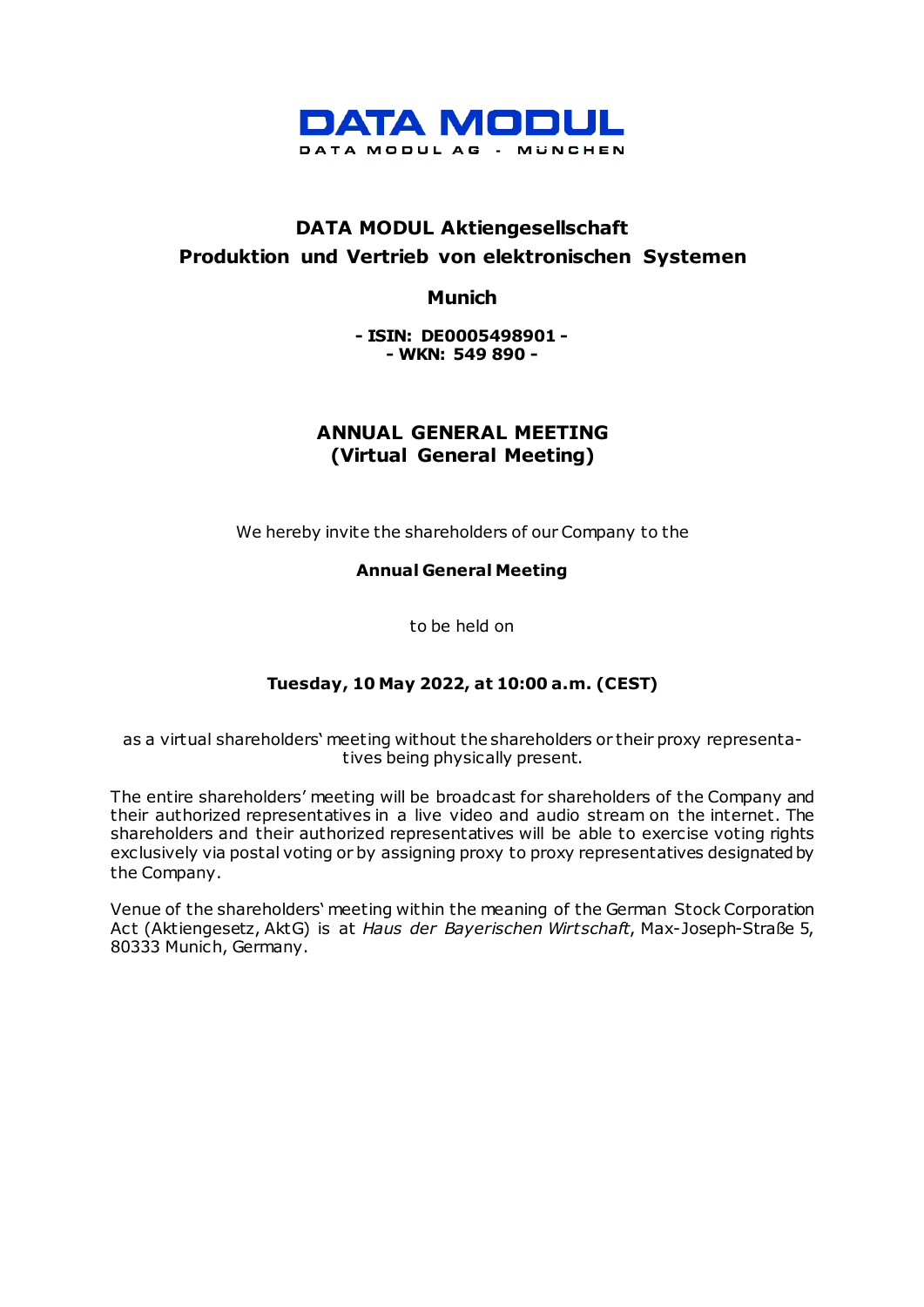### **I. Agenda**

**1. Presentation of the adopted annual financial statements of Data Modul AG and the approved consolidated financial statements of the Group as well as the management report for Data Modul AG and the Group, including the explanatory reports of the Management Board on the information pursuant to sections 289a para. 1, 315a para. 1 of the German Commercial Code (***Handelsgesetzbuch***,** *HGB***) and the essential criteria of the internal control and risk management system with regard to the financial reporting process, the proposal of the Management Board for the appropriation of the balance sheet profit as well as the Report of the Supervisory Board for the financial year 2021**

The Supervisory Board has approved the annual financial statements prepared by the Management Board and the consolidated financial statements of the Group. The annual financial statements have thereby been approved pursuant to section 172 sentence 1 of the German Stock Corporation Act (*Aktiengesetz*, *AktG*). An approval by the Annual General Meeting is thus not required.

The documents are published on the internet at [www.data-modul.com/annual-gen](http://www.data-modul.com/annual-general-meeting)[eral-meeting.](http://www.data-modul.com/annual-general-meeting) Upon request, each shareholder shall receive a copy of these documents free of charge.

#### **2. Resolution on the appropriation of the balance sheet profit**

The Management Board and the Supervisory Board propose that the balance sheet profit for the financial year 2021 in the amount of EUR 39,843,658.24 as set out in the annual financial statements of the Company, be appropriated as follows:

| Payment of a dividend to the shareholders    | EUR | 3,526,182.00      |
|----------------------------------------------|-----|-------------------|
| (EUR 1.00 per no-par-value share entitled to |     |                   |
| a dividend)                                  |     |                   |
| Allocation to other revenue reserves         |     | EUR 29,277,093.86 |
| Profits carried forward                      |     | EUR 7,040,382.38  |
| Balance sheet profit                         |     | EUR 39,843,658.24 |

In accordance with section 58 para. 4 sentence 2 AktG, the dividend is due on the third business day following the resolution by the Annual General Meeting, *i.e.* on 13 May 2022.

#### **3. Resolution on the discharge of the actions of the Management Board member for the financial year 2021**

The Management Board and the Supervisory Board propose that the acts of the Management Board member holding office in the financial year 2021 be formally approved for the financial year 2021.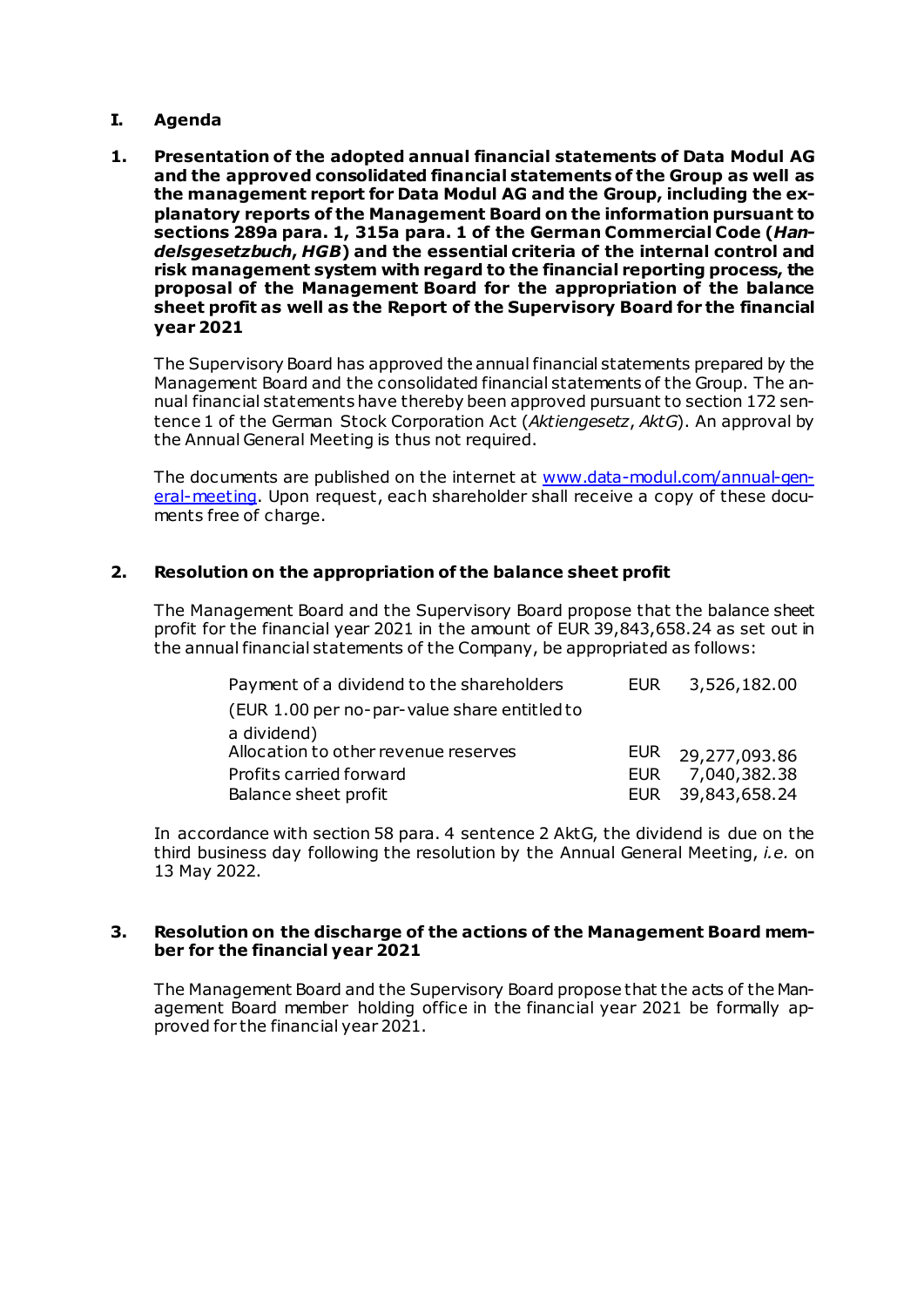#### **4. Resolution on the discharge of the actions of the Supervisory Board members for the financial year 2021**

The Management Board and the Supervisory Board propose that the acts of the Supervisory Board members holding office in the financial year 2021 be formally approved for the financial year 2021.

#### **5. Resolution on the appointment of the public auditor for the financial year 2022**

The Supervisory Board proposes that Mazars GmbH & Co. KG, Wirtschaftsprüfungsgesellschaft, Steuerberatungsgesellschaft, Hamburg, be appointed auditor and Group auditor for the financial year 2022.

The Supervisory Board's proposal is free of undue influence from any third party. Nor were there any rules that would have restricted the Company's freedom to select in the meaning of the EU Audit Regulation.

### **6. Elections to the Supervisory Board**

The terms of office of Ms. Kristin D. Russell and Mr. Richard A. Seidlitz as shareholder representatives on the Supervisory Board of the Company expire at the end of the Annual General Meeting on 10 May 2022. Ms. Russell and Mr. Seidlitz shall be proposed for re-election at the Annual General Meeting.

Pursuant to Sections 95 sentence 1, 96 para. 1, 101 para. 1 AktG, Section 1 para. 1 no. 1 sentence 2 German One-Third Participation Act (*Drittelbeteiligungsgesetz, DrittelbG*) in conjunction with Section 8 para. 1 of the Articles of Association of the Company, the Supervisory Board of the Company comprises of three members, of whom one is an employee representative and two are shareholder representatives.

The election proposals of the Supervisory Board take into account the Supervisory Board's competence profile, its diversity concept and the objectives it has set itself for its composition. They comply with the recommendations of the German Corporate Governance Code (*Deutscher Corporate Governance Kodex, DCGK*). The Annual General Meeting is not bound by election proposals when electing the shareholder representatives. It is intended to hold the elections to the Supervisory Board as individual elections.

The Supervisory Board proposes

1. Ms. Kristin D. Russell, with residence in Denver/Colorado, USA, President, Global Enterprise Computing Solutions, Arrow Electronics, Inc .

and

2. Mr. Richard A. Seidlitz, with residence in Centennial/Colorado, USA, Chief Accounting Officer & Controller, Arrow Electronics, Inc .

to be elected to the Supervisory Board of the Company as shareholder representatives with effect from the end of the Annual General Meeting of the Company on 10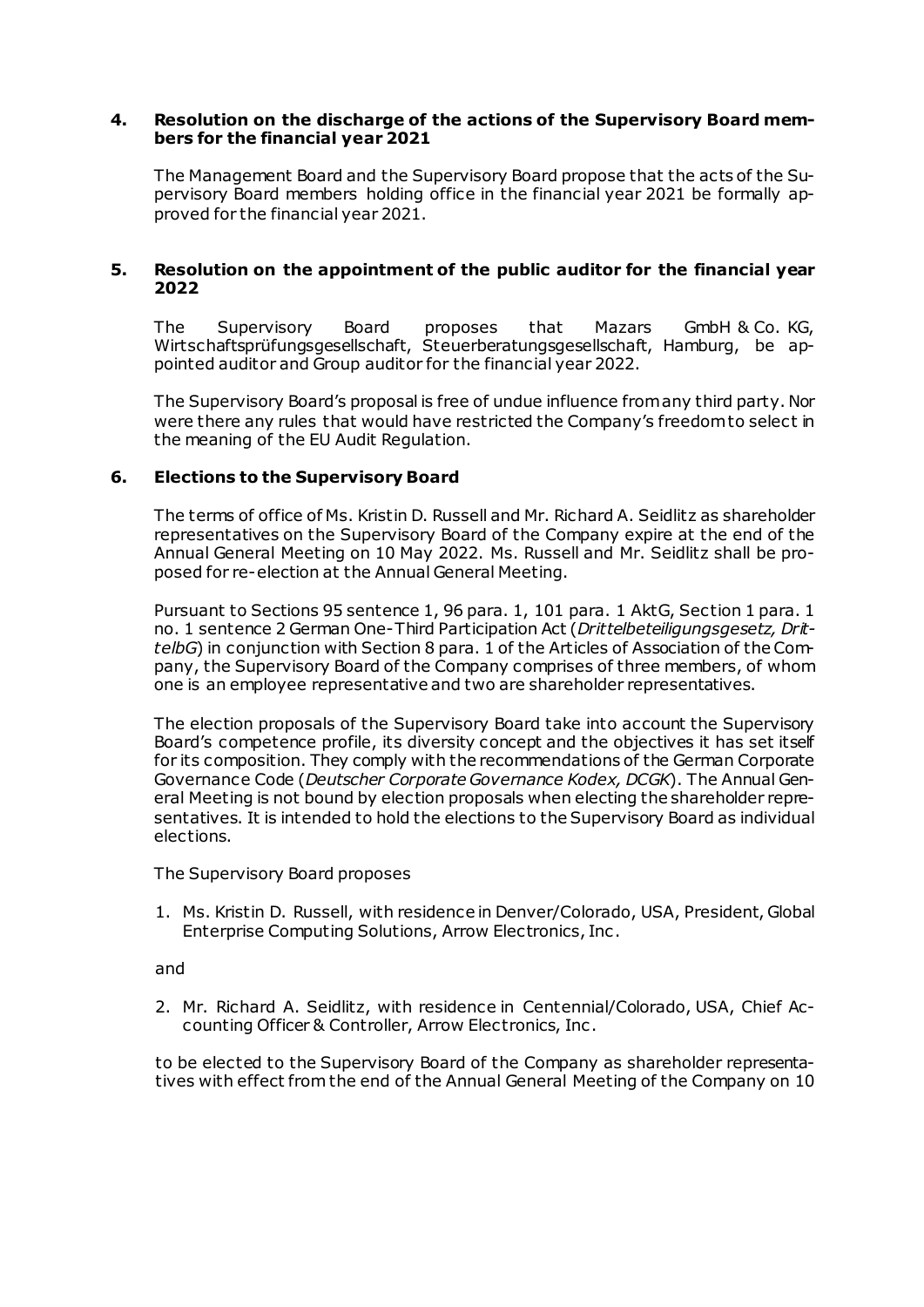May 2022 until the end of the Annual General Meeting which resolves on the discharge of the actions of the Supervisory Board members for the fiscal year 2026.

Ms. Russell and Mr. Seidlitz do not hold any mandates in other statutory supervisory boards or in comparable domestic or foreign bodies.

In the event of her election to the Supervisory Board, Ms. Russell intends to stand again for the chairmanship of the Supervisory Board.

Pursuant to item C.13 of the DCGK, the Supervisory Board points out that Ms. Russell and Mr. Seidlitz hold management positions at companies of the Arrow Group. Arrow Central Europe Holding Munich GmbH, a company of the Arrow Group, is a shareholder with a significant interest in the Company.

The curricula vitae of Ms. Russell and Mr. Seidlitz can be found at the end of this invitation and on the website at

[https://www.data-modul.com/en/company/investor-relations/annual-general-meet](https://www.data-modul.com/en/company/investor-relations/annual-general-meeting)[ing](https://www.data-modul.com/en/company/investor-relations/annual-general-meeting)

and - together with the curriculumvitae of the other Supervisory Board member - in an annually updated form on the Company's website at

<https://www.data-modul.com/en/company/investor-relations/corporate-governance>

#### **7. Resolution on the approval of the Remuneration Report**

Pursuant to Section 162 AktG Management Board and Supervisory Board must prepare a Remuneration Report and submit this Report to the Annual General Meeting pursuant to Section 120a para. 4 AktG.

The Remuneration Report was audited by the auditor of the Company pursuant to Section 162 para. 3 AktG. The audit opinion is attached to the Remuneration Report.

 The Management Board and the Supervisory Board propose to approve the Remuneration Report for the fiscal year 2021, which has been prepared and audited pursuant to Section 162 AktG.

 The Remuneration Report is reproduced after the Agenda in section II. "Reports on the agenda items" and is available under [https://www.data-modul.com/en/com](https://www.data-modul.com/en/company/investor-relations/annual-general-meeting)[pany/investor-relations/annual-general-meeting](https://www.data-modul.com/en/company/investor-relations/annual-general-meeting) from the time when the Notice of the Annual General Meeting is published.

#### **II. Reports on the agenda items**

#### **Remuneration Report (relating to agenda item 7)**

The following remuneration report pursuant to section 162 AktG outlines and explains the remuneration individually granted and/or due in the fiscal year 2021 to current and former members of the Management Board and Supervisory Board of DATA MODUL AG.

### **A. Remuneration of the Management Board**

#### **Summary of the remuneration year 2021**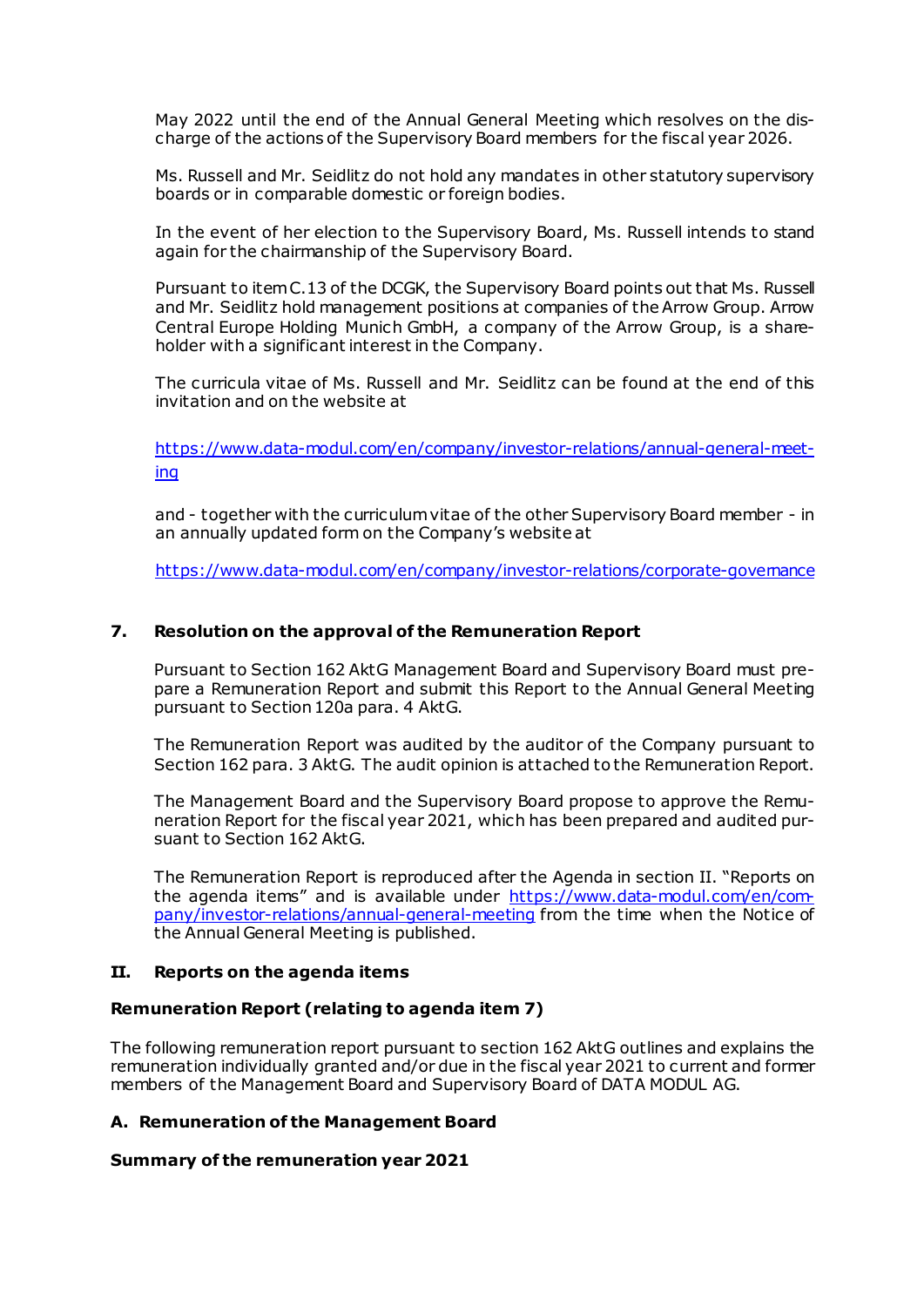The Supervisory Board resolved the remuneration system for the Management Board with effect as of 1 January 2021 pursuant to sections 87 para. 1, 87a para. 1 AktG.

On 6 May 2021, the remuneration system was submitted to the Annual General Meeting pursuant to section 120a para. 1 AktG and approved by the required majority vote.

In the fiscal year 2021, the Supervisory Board did not make use of any of the options established in the remuneration system to deviate temporarily from the remuneration system.

#### **Overview of the remuneration system**

The remuneration of the Management Board members of DATA MODUL AG is based on its size and global activities, its business and financial position, its profitability, and its prospects as well as the amount and structure of Management Board remuneration of comparable companies in and outside Germany.

In addition, the responsibilities and personal performance of the Management Board are taken into account.

The remuneration structure is designed to be competitive in the international market for highly qualified executives, and to provide an incentive for successful work for sustainable corporate development.

The Supervisory Board determined the annual target amounts for the Management Board as part of the remuneration system. The Supervisory Board made sure that the target amounts are challenging and ambitious.

The following chart presents the components of the remuneration system as well as the annual target amounts. Thereafter, the components, and how they were actually applied in the fiscal year 2021, are explained in detail.

#### *Fixed components*

| Basic salary        | Annual target amount: EUR 230,000.00 |
|---------------------|--------------------------------------|
| Bonus for retention | Annual target amount: EUR 100,000.00 |
| Fringe benefits     | Annual target amount: EUR 15,000.00  |

#### *Performance-based components*

| EBIT-related executive bonus | Annual target amount: EUR 100,000.00 |
|------------------------------|--------------------------------------|
| Discretionary bonus          | Annual target amount: EUR 50,000.00  |

#### **Remuneration components in detail**

The basic salary is a fixed annual salary, payable in twelve equal instalments at the end of each calendar month.

In order to pay tribute to his loyalty to the group, the Company grants the sole Management Board member a bonus payment in the amount of EUR 100,000.00, if he is still employed by the Company at the end of the fiscal year.

The fringe benefits mainly consist of the provision of a company car, contribution subsidies for accident, life and health insurance and the inclusion in the D&O insurance policy.

No company pension commitments have been made with regard to the sole Management Board member.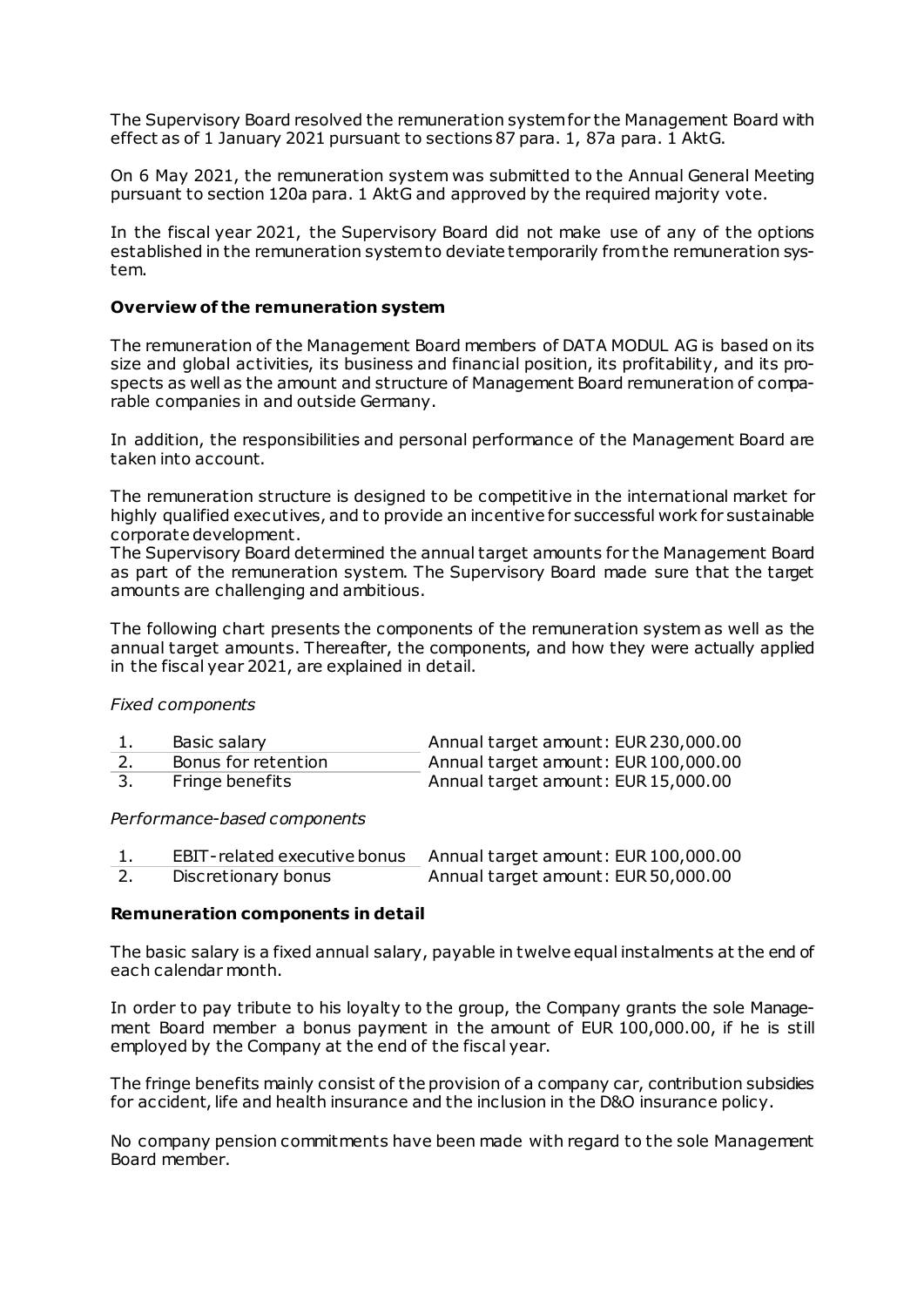The performance-based variable remuneration in the form of the executive bonus depends on the attainment of certain financial targets. The executive bonus is an incentive for the contribution made by the Management Board to the implementation of DATA MODUL AG's business strategy in the respective fiscal year.

To ensure that the executive bonus has a long-term incentive effect, only 2/3 of the executive bonus will be paid out after adoption of the annual financial statements and approval of the consolidated financial statements for the past fiscal year. The outstanding 1/3 of the executive bonus is only paid out in the following fiscal year if the DATA MODUL Group continues to develop positively.

The basis for calculating the executive bonus is the EBIT of the DATA MODUL Group, as reported in the consolidated financial statements for the past fiscal year.

The amount of the executive bonus paid out is staggered and depends on the percentage of DATA MODUL Group's actual EBIT compared with DATA MODUL Group's budgeted EBIT. Before the beginning of the respective fiscal year, the Supervisory Board approves a budgeted EBIT figure for DATA MODUL Group.

The figures reported in the adopted consolidated financial statements of the Company for the respective past fiscal year are decisive for the actual EBIT achieved by DATA MODUL Group.

In case a Management Board member renders extraordinary services during his term of office which have a sustainably positive effect on DATA MODUL AG or DATA MODUL Group, he is entitled to a discretionary bonus payment in the relevant fiscal year. The requirement of a sustainable positive effect contributes to the long-term value-added development of the Company.

The Supervisory Board decides on the existence and amount of the discretionary bonus. The amount of the discretionary bonus payment is based on the advantage achieved for DATA MODUL or DATA MODUL Group and is determined by the Supervisory Board at its reasonable discretion, taking into account the sustainable development of the Company and the appropriateness of the total remuneration of the Management Board member.

### **Observance of the maximum remuneration**

The Supervisory Board has determined that the total remuneration that a Management Board member can receive in a fiscal year under the current remuneration system may not exceed an amount of EUR 785,000.00 (maximum remuneration). This is ensured by a cap on the variable remuneration. The sole Management Board member observed and undercut the maximum remuneration in the fiscal year 2021.

### **Review of the appropriateness**

The Supervisory Board regularly reviews the appropriateness and the conventionality of the Management Board's remuneration. The appropriateness was lastly reviewed during the creation of the current remuneration system for the Management Board. The Supervisory Board included companies from the Company's sector as well as other companies listed in the Prime Standard. In addition, the Supervisory Board considered the remuneration of the senior management team and the total number of employees of DATA MODUL Group.

### **Management Board remuneration individually disclosed**

*Remuneration of the sole Management Board member*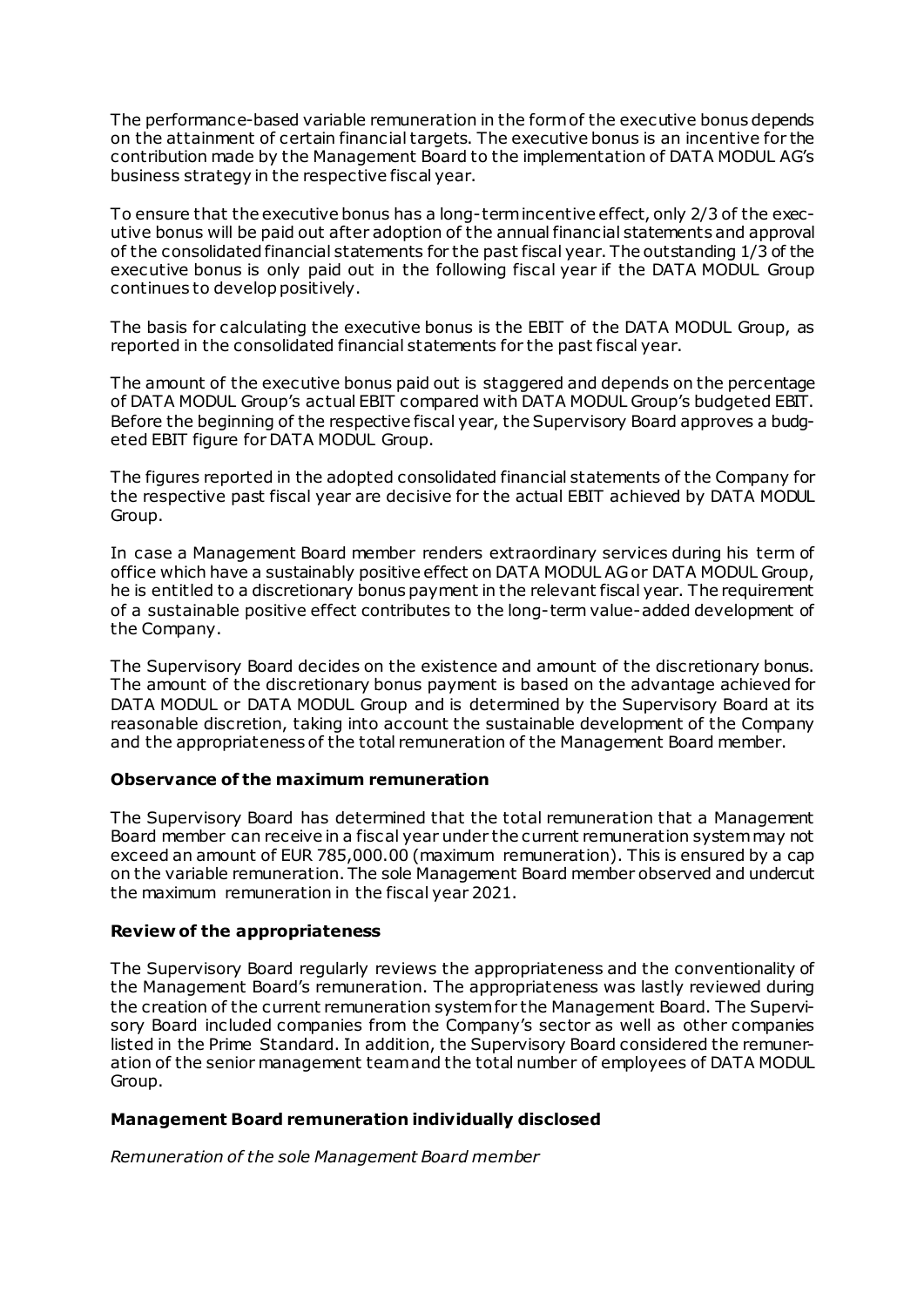The following chart presents the fixed and variable remuneration components granted and/or due in the fiscal year 2021 to the sole Management Board member, including their relative share, pursuant to section 162 AktG and states the comparative values for the fiscal year 2020. The actual remuneration includes the basic annual salary paid out in the fiscal year 2021, the fringe benefits accrued in the fiscal year 2021, the retention bonus paid out in the fiscal year 2021 and 2/3 of the EBIT 2021 related executive bonus and 1/3 of the EBIT 2020 related executive bonus.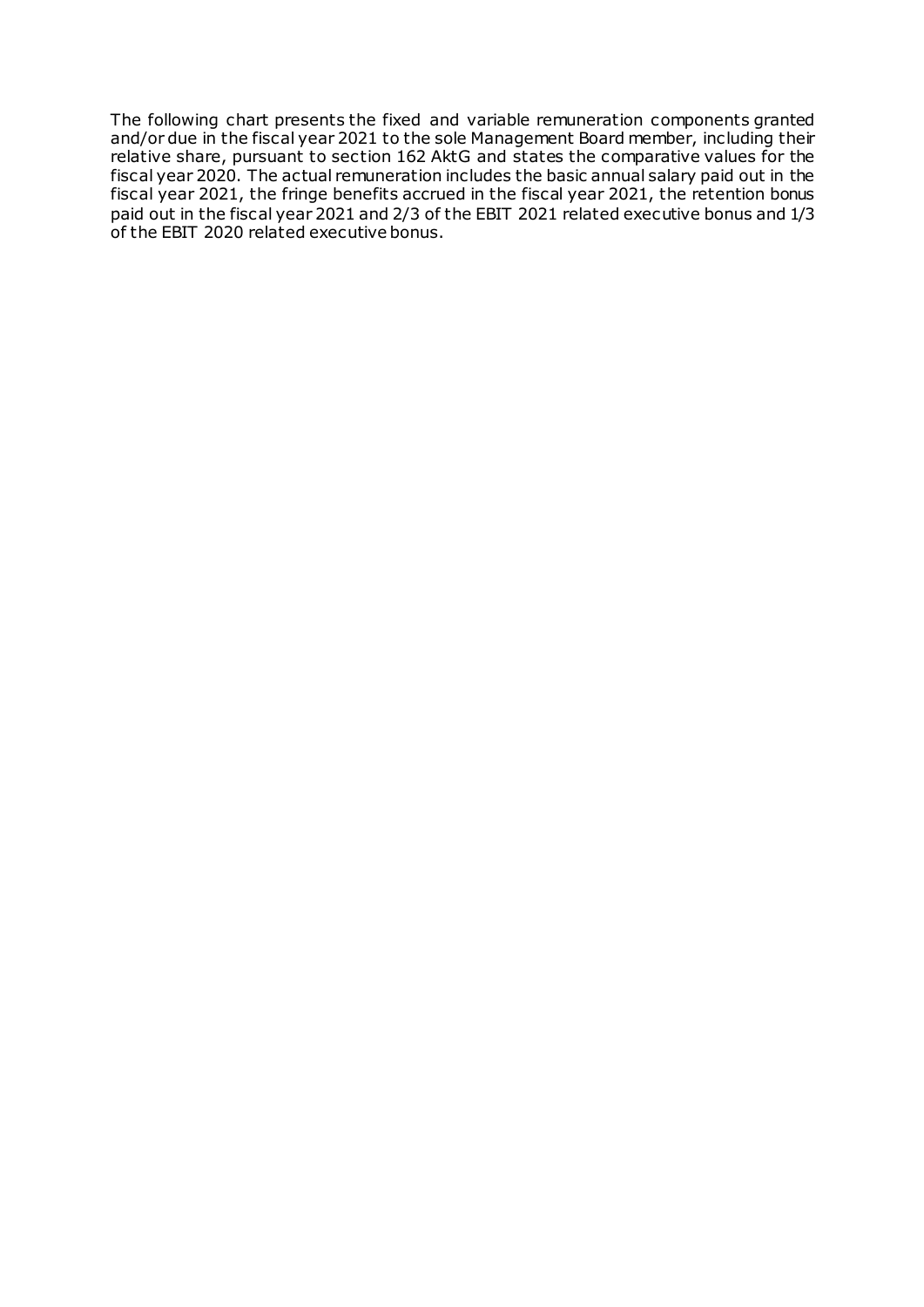| <b>Dr. Florian Pesahl</b><br><b>CEO</b>  |                                           |                  |                 |         |                  |
|------------------------------------------|-------------------------------------------|------------------|-----------------|---------|------------------|
|                                          | since 1 January 2010                      |                  |                 |         |                  |
|                                          |                                           | 2020             |                 | 2021    |                  |
|                                          |                                           | in kEUR          | in.             | in kEUR | in $\frac{9}{6}$ |
|                                          |                                           |                  | $^{0}/_{0}^{1}$ |         |                  |
|                                          | Basic salary                              | 216 <sup>2</sup> | 49              | $224^3$ | 35               |
| <b>Fixed compensation</b>                | Fringe benefits                           | 18               | 4               | 18      | 3                |
|                                          | <b>Retention bonus</b>                    | 100              | 23              | 100     | 16               |
| <b>Subtotal</b>                          |                                           | 334              | 76              | 342     | 54               |
| <b>Performance-based</b><br>remuneration | EBIT-related execu-<br>tive bonus (2/3)   | 73               | 16              | 147     | 23               |
|                                          | EBIT-related execu-<br>tive bonus $(1/3)$ | 37               | 8               | 37      | 6                |
|                                          | discretionary bonus                       | n                | 0               | 110     | 17               |
| <b>Subtotal</b>                          |                                           | 110              | 24              | 294     | 46               |
| <b>Total remuneration</b>                |                                           | 444              | 100             | 636     | 100              |

*Remuneration of former Management Board members*

The following chart contains the fixed and variable remuneration components granted and/or due in the fiscal year 2021 to former Management Board members who have terminated their activity within the last ten fiscal years, including their relative share, pursuant to section 162 AktG. The actual remuneration includes company pensions paid out in the fiscal year 2021. In addition, company pension in the amount of kEUR 28 was paid in the fiscal year 2021 to a further former Management Board member who has terminated his activity more than ten years ago.

|                        | Peter Hecktor (terminated his activity in the fiscal year<br>2014) |        |         |         |
|------------------------|--------------------------------------------------------------------|--------|---------|---------|
|                        | 2021<br>2020                                                       |        |         |         |
|                        | in kEUR                                                            | in $%$ | in kEUR | in $\%$ |
| <b>Company pension</b> |                                                                    |        |         |         |
| paid out               | 24                                                                 | 100    | 24      | 100     |
| <b>Sum</b>             | 24                                                                 | 100    | 24      | 100     |

# **Clawback of variable remuneration components**

In the fiscal year 2021, the Supervisory Board did not find any cause to make use of the option provided for under the remuneration system to reclaim variable remuneration components.

# **Third-party benefits and termination benefits**

-

In the fiscal year 2021, no third-party benefits or loans were granted to the sole Management Board member, nor were any similar benefits granted. The sole Management Board member does not receive any remuneration from mandates for group companies.

There are no contractual agreements with the sole Management Board member regarding the procedure in the event of premature termination of the Management Board member's

<span id="page-7-0"></span><sup>&</sup>lt;sup>1</sup> The relative share relates to the total compensation shown at the bottom of the chart.

<span id="page-7-1"></span> $2$  Dr. Pesahl voluntarily waived 10% of his basic salary during the months of short-time work at the Company in the fiscal year 2020.

<span id="page-7-2"></span> $3$  Dr. Pesahl voluntarily waived 10% of his basic salary during the months of short-time work at the Company in the fiscal year 2021.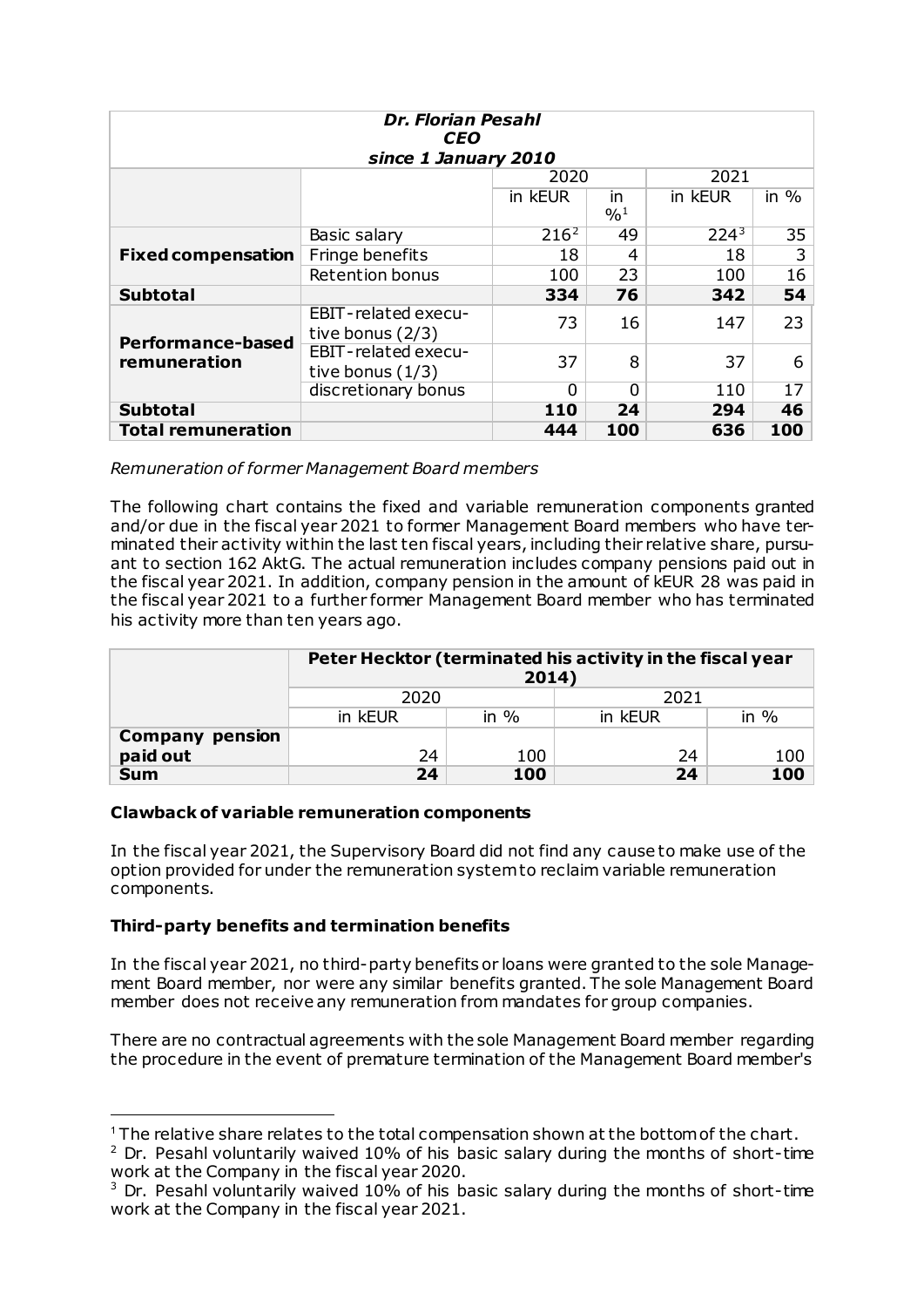contract without good cause. The Supervisory Board is of the opinion that this is not appropriate because the Management Board generally has no influence on a termination decision without good cause.

There is a severance payment provision in the event of a change of control at DATA MODUL AG amounting to a maximum of two years' remuneration.

### **B. Remuneration of the Supervisory Board**

### **Summary of the remuneration year 2021**

Pursuant to section 113 para. 3 AktG, the Annual General Meeting of listed stock corporations shall resolve on the remuneration of Supervisory Board members at least every four years.

Accordingly, on 6 May 2021, the Annual General Meeting confirmed the remuneration of Supervisory Board members, as set forth in section 8 para. 5 of the articles of association of DATA MODUL AG, and the applicable remuneration system for Supervisory Board members.

### **Overview of the remuneration system**

Pursuant to section 8 para. 5 of the articles of association of DATA MODUL, the Supervisory Board members receive a fixed annual remuneration payable following the close of the fiscal year.

For individual Supervisory Board members, the annual fixed remuneration amounts to EUR 20,000.00, the chairwoman receives twice this amount and the deputy chairman receives 1.5 times this amount. Attendance fees are not paid.

In the fiscal year 2021, the remuneration system for DATA MODUL AG's Supervisory Board was applied in all aspects as set forth in section 8 para. 5 of the articles of association.

#### **Board remuneration individually disclosed**

The following chart presents the fixed and variable remuneration components granted and/or due in the fiscal year 2021 to the Supervisory Board members, including their relative share, pursuant to section 162 AktG and states the comparative values for the fiscal year 2020. The actual remuneration includes the annual fixed remuneration paid out in the fiscal year 2021.

|                           | <b>Fixed remuneration</b> |         |  |
|---------------------------|---------------------------|---------|--|
|                           | in kEUR                   | in $\%$ |  |
| Kristin D. Russell        | 40                        | 100     |  |
| <b>Total remuneration</b> | 40                        | 100     |  |
| <b>Rick Seidlitz</b>      | 30                        | 100     |  |
| <b>Total remuneration</b> | 30                        | 100     |  |
| Eberhard Kurz             | 20                        | 100     |  |
| <b>Total remuneration</b> | 20                        | 100     |  |
| In total                  | 90                        |         |  |

Supervisory Board members are reimbursed for their expenses incurred in connection with the performance of their office and for any value-added tax payable on their remuneration.

Supervisory Board members do not receive loans from the Company.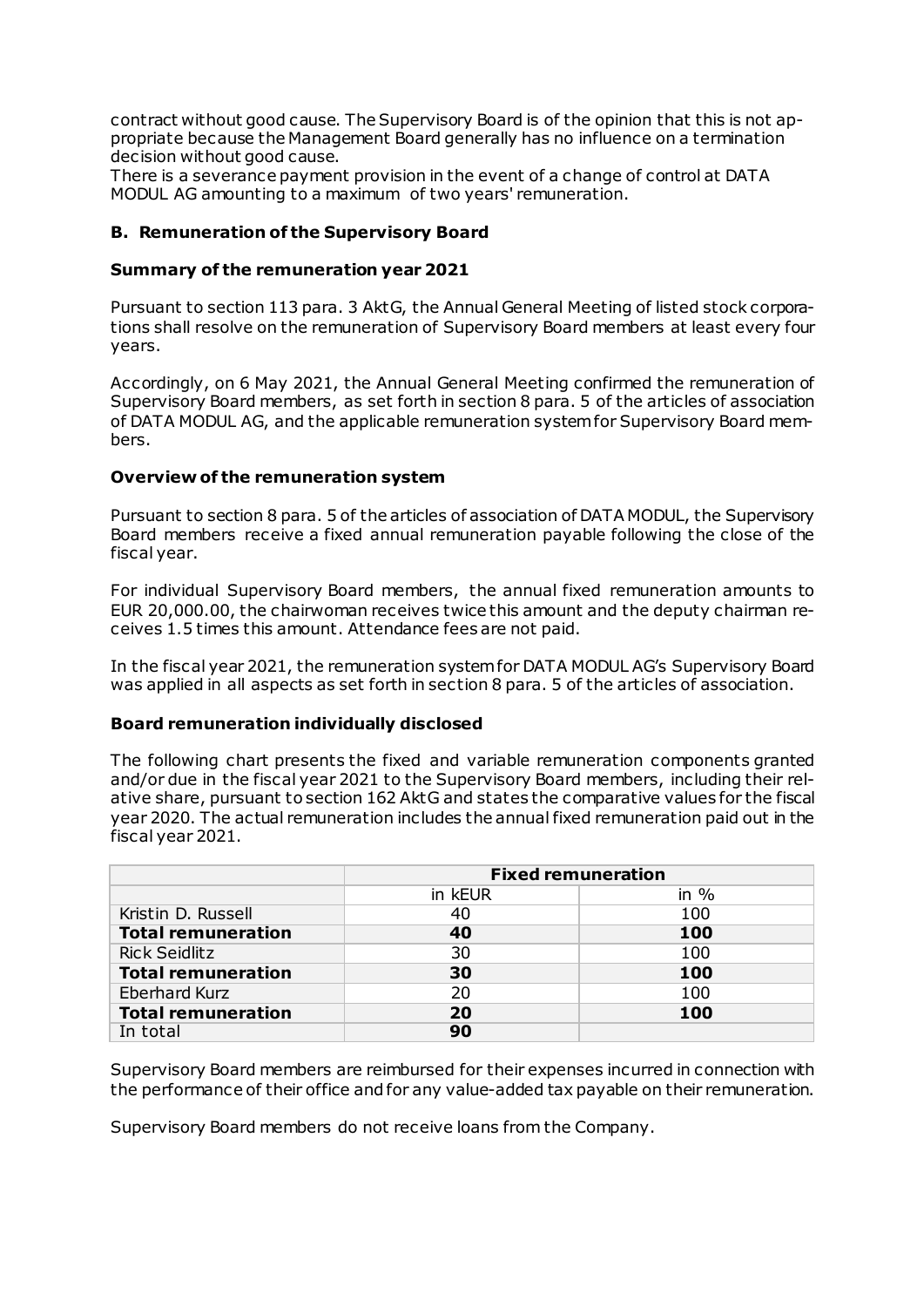# **C. D&O Insurance**

The Company provides D&O insurance for Group board members. The insurance covers personal liability in cases of pecuniary loss claims brought against insured persons in connection with the performance of their duties. The insurance policy for the fiscal year 2021 stipulates a deductible for the Management Board member in line with the German Stock Corporation Act and German Corporate Governance Code.

### **D. Comparative chart of changes in remuneration and company performance**

The following chart presents the annual change of the remuneration granted and/or due to current and former Management Board and Supervisory Board members, DATA MODUL AG's earnings performance and the remuneration awarded to employees on a full-time equivalent basis, with the latter being based on the average wages and salaries of the employees of Group companies in Germany.

|                          | in kEUR                                 | 2020 | 2021 | $\Delta$ in % |
|--------------------------|-----------------------------------------|------|------|---------------|
| <b>Management Board</b>  | Dr. Florian Pesahl                      | 444  | 636  | 43            |
|                          | Peter Hecktor                           | 24   | 24   | 0             |
| <b>Supervisory Board</b> | Kristin D. Russell (Chairwo-<br>man)    | 40   | 40   | 0             |
|                          | Rick Seidlitz (Deputy Chair-<br>man)    | 30   | 30   | ი             |
|                          | <b>Eberhard Kurz</b>                    | 20   | 20   | 0             |
| <b>Employees</b>         | Employees in Germany                    | 55   | 56   | 2             |
| Company<br>perfor-       | <b>EBIT of DATA MODUL Group</b>         | 12   | 13   | 8             |
| mance                    | according to IFRS (in EUR mil-<br>lion) |      |      |               |

#### *For the Management Board Dr. Florian Pesahl CEO of DATA MODUL AG*

*For the Supervisory Board Kristin D. Russell Chairwoman of the Supervisory Board of DATA MODUL AG*

### **Independent auditor's report**

to DATA MODUL Aktiengesellschaft Produktion und Vertrieb von elektronischen Systemen, Munich

# **Opinion**

We have audited the remuneration report of DATA MODUL Aktiengesellschaft Produktion und Vertrieb von elektronischen Systemen, Munich for the fiscal year from 1 January 2021 to 31 December 2021, to determine whether the disclosures pursuant to section 162 para. 1 and 2 AktG have been made in the remuneration report. In accordance with section 162 para. 3 AktG, we have not audited the content of the disclosures made in the remuneration report.

In our opinion, the remuneration report for the fiscal year from 1 January 2021 to 31 December 2021 complies, in all material respects, with the financial reporting provisions of section 162 para. 1 and 2 AktG. Our audit opinion does not cover the content of the disclosures made in the remuneration report.

### **Legal Basis for the Opinion**

We conducted our audit of the remuneration report in compliance with section 162 para. 3 AktG and the requirements of IDW Audit Standard: The Audit of the Remuneration Report in accordance with section 162 para. 3 AktG (IDW PS 870). Our responsibility under this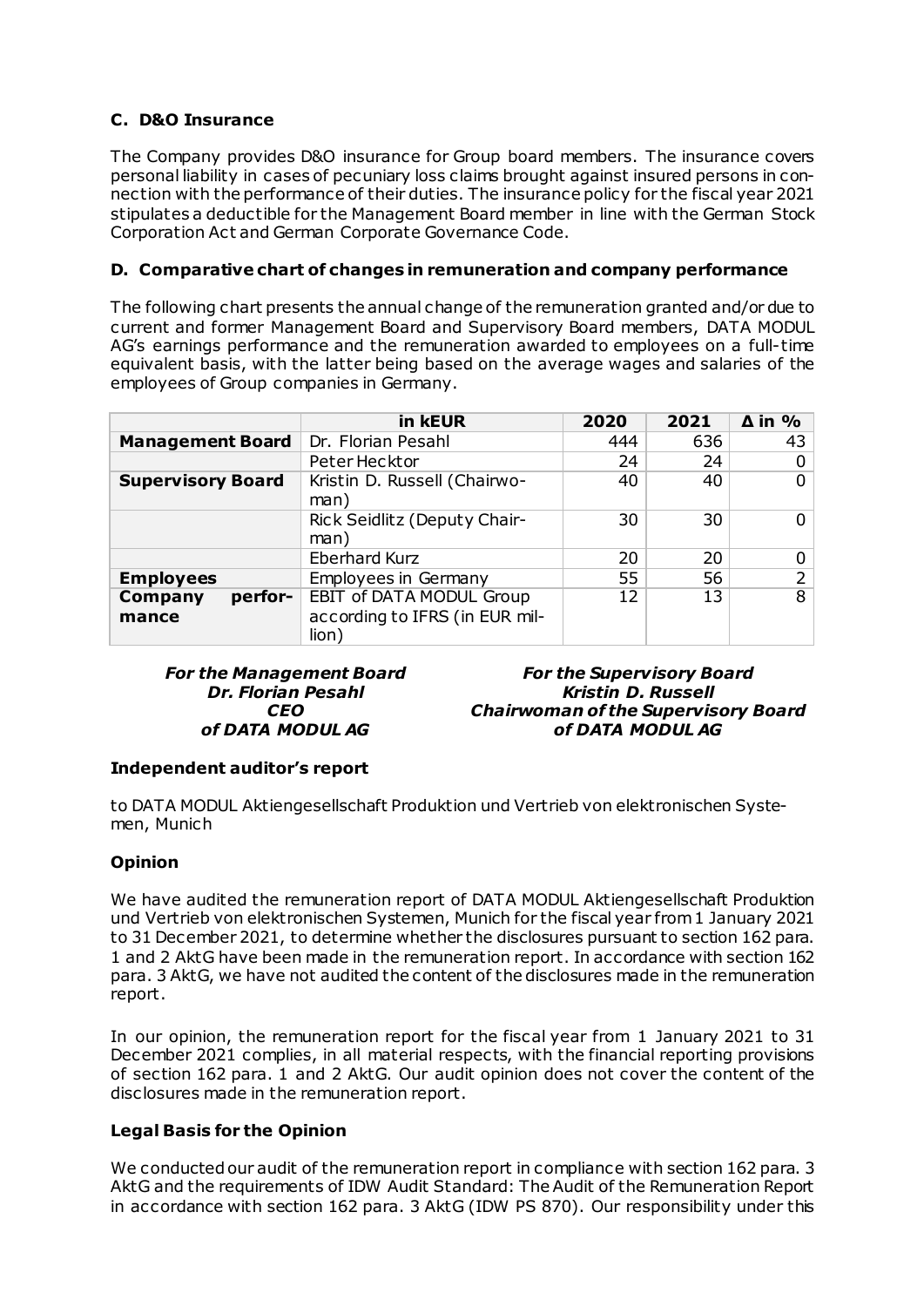provision and this standard is further described in the section "Auditor's responsibility" of our report.

As an auditing company, we have applied the requirements of the IDW Quality Assurance Standard: Requirements for Quality Assurance in the Auditing practice (IDW QS 1). We have complied with the professional duties pursuant to the German Auditors' Code and the professional statutes of auditors / certified accountants, including the requirements for independence.

### **Responsibility of the Management Board and the Supervisory Board**

The Management Board and the Supervisory Board are responsible for setting-up the remuneration report, including the related disclosures, that complies with the requirements of section 162 AktG. They are further responsible for such internal control as they determine is necessary to enable the setting-up of the remuneration report, including the related disclosures, to be free from material misstatement, whether due to fraud or error.

#### **Auditor's responsibility**

Our objective is to obtain reasonable assurance about whether the disclosures required by section 162 para. 1 and 2 AktGhave been made in all material respects in the remuneration report and to express an opinion thereon in an auditor's report.

We planned and performed our audit to obtain evidence about the formal completeness of the remuneration report by comparing the disclosures made in the remuneration report with the disclosures required by section 162 para. 1 and 2 AktG. In accordance with section 162 para. 3 AktG, we did not verify the accuracy of the disclosures, the completeness of the individual disclosures or the fair presentation of the remuneration report.

#### **Dealing with any misleading representations**

In connection with our audit, we have a responsibility to read the remuneration report, taking into account the knowledge gained from the audit of the financial statements, and to remain alert for indications of whether the remuneration report contains misleading representations as to the accuracy of the content of the disclosures, the completeness of the content of the individual disclosures, or the fair presentation of the remuneration report.

If, based on the audit we have performed, we conclude that such misleading representations exist, we are required to report that fact. We have nothing to report in this context.

#### **Munich, 23 March 2022**

#### **Mazars GmbH & Co. KG Wirtschaftsprüfungsgesellschaft Steuerberatungsgesellschaft**

*Christian Schönhofer German Public Auditor*

*Maria Link German Public Auditor*

### **III. Shares and voting rights**

As of the calling of the Annual General Meeting 2022, the nominal share capital of the Company amounts to EUR 10,578,546.00 and is divided into 3,526,182 ordinary bearer shares without par value. Each share without par value grants one vote. The total number of voting rights in the Company corresponds to the total number of shares and therefore amounts to 3,526,182 voting rights at the time of calling of the Annual General Meeting.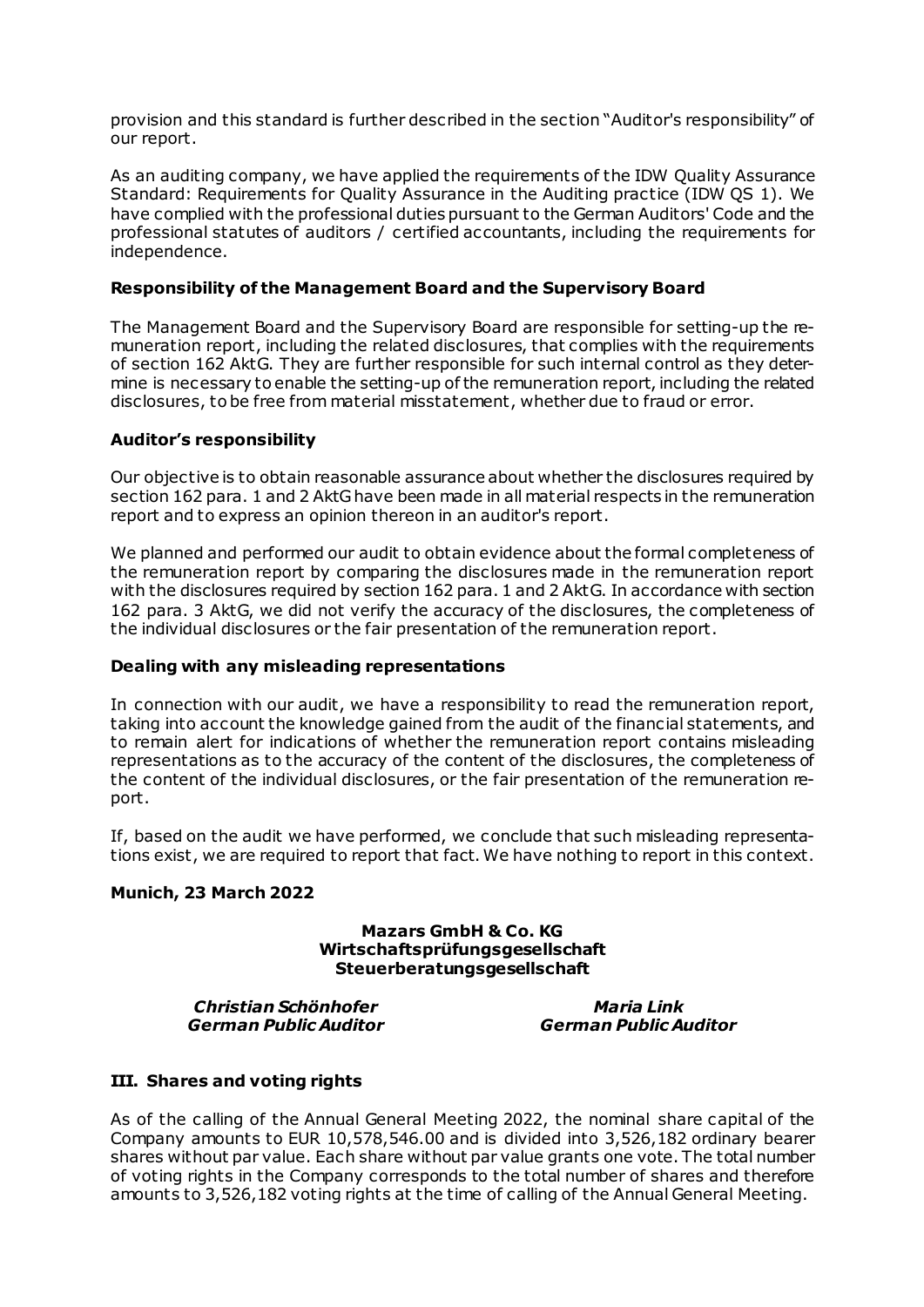# **IV.Participation in the virtual Annual General Meeting and exercise of voting rights**

Holding the shareholders' meeting as a virtual shareholders' meeting will result in a number of modifications in relation to the conduct of the meeting and the exercise of shareholders' rights. We therefore ask that particular note be taken on the following information, particularly of the possibility to follow along with the shareholders' meeting by tuning in to a video and audio stream, to exercise voting rights, to ask questions and to declare objections.

The Management Board of the Company decided, with the approval of the Supervisory Board, to hold the annual shareholders' meeting of the Company on 10 May 2022 as a virtual shareholders' meeting without physical attendance of the shareholders or their authorized representatives. It is therefore not possible for shareholders or their authorized representatives to physically attend (except for the proxy representatives designated by the Company). Basis of the virtual shareholders' meeting is the Act Concerning Measures under the Law of Companies, Cooperative Societies, Associations, Foundations and Commonhold Property to Combat the Effects of the COVID-19 Pandemic of 27 March 2020 (German Federal Law Gazette I No. 14 2020, p. 570) as amended by the Act on the Further Shortening of Residual Debt Relief Proceedings and on the Adaptation of Pandemic-Related Provisions in Corporate Law, Cooperatives Law, Associations and Trust Law and in Tenancy and Lease Law of 22 December 2020 (German Federal Law Gazette I No. 67 2020, p. 3332), the application of which has been extended until 31 August 2022 by the Act for the Establishment of a Special Fund "Development Aid 2021" and on the Temporary Suspension of the Insolvency Filing Obligation Due to Heavy Rainfall and Flood in July 2021 as well as to Amend Other Laws of 10 September 2021 (German Federal Law Gazette I No. 63 2021, p. 4153) (hereinafter the "**COVID-19 Act**").

All shareholders will be able to view the entire shareholders' meeting live through video and audio broadcast via the shareholder portal available at the internet address:

<https://www.data-modul.com/en/company/investor-relations/annual-general-meeting>

However, physical attendance of the shareholders or their authorized representatives at the Annual General Meeting is excluded (with the exception of the proxy representatives designated by the Company). The live broadcast does not enable participation in the annual General Meeting within the meaning of Section 118 para. 1 s. 2 AktG.

Shareholders can exercise their voting rights exclusively via postal voting or by assigning proxy to the proxy representations designated by the Company. Shareholders will be given the opportunity to ask questions in advance of the shareholders' meeting by means of electronic communication. Furthermore, it is possible to declare an objection to a resolution of the shareholders' meeting by means of electronic communication. Further details on this subject are presented below.

### **Registration**

The right to participate in and exercise their voting rights at the virtual General Meeting have those shareholders who have registered on time to that purpose with the Company and transmittedto the Company a specific proof of their shareholdings. Proof of entitlement shall be furnished by the last intermediary in text form (Section 126b German Civil Code; *Bürgerliches Gesetzbuch, BGB*). The proof regarding the shareholding must refer to the beginning of the 21st day prior to the Annual General Meeting. This is 19 April 2022, 00:00 a.m. (CEST) (record date).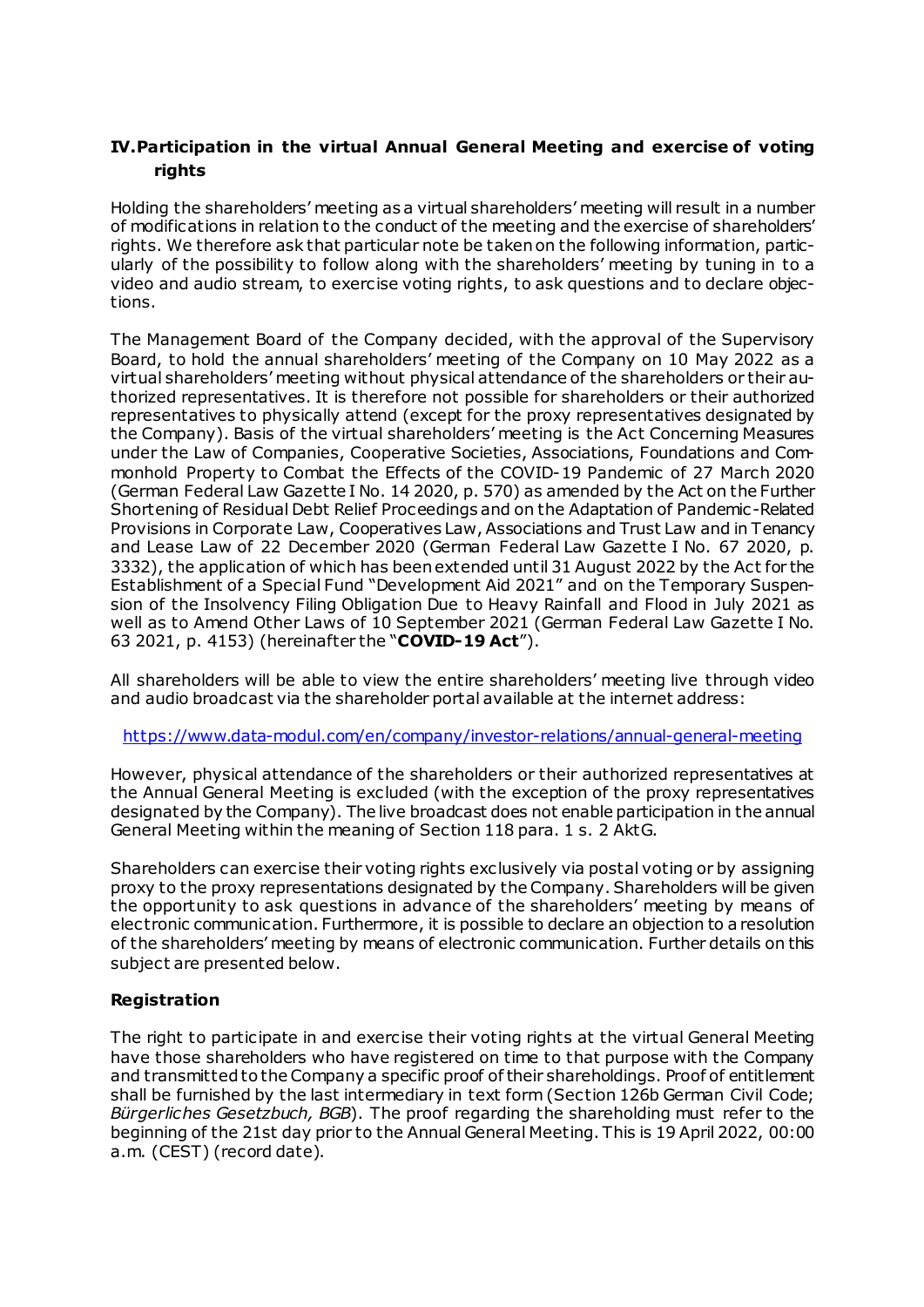The registration and the proof of shareholding must be prepared in the German or English language and must be received by the Company in text form by 3 May 2022, 12:00 p.m. (CEST), at the latest via one of the following channels:

DATA MODUL AG c/o Computershare Operations Center 80249 Munich E-mail: anmeldestelle@computershare.de

For the purpose of compliance with the registration deadline, receipt by the Company is decisive.

After proper registration, shareholders will receive from the registration office a confirmation of registration with access data for participation and exercise of shareholders' rights via the shareholder portal, as well as a form for granting power of attorney to the proxy representatives designated by the Company or for postal voting, together with further explanations.

### **Significance of the record date**

The entitlement to participate in the virtual General Meeting and the scope of the voting rights are exclusively determined by the shareholding owned by the respective shareholder on the record date. Changes in the shareholding following the record date will not affect the entitlement to participate in the Annual General Meeting and the scope of voting rights. The record date is not equivalent to a ban on the sale of shares. Persons who do not own any shares on the record date and become shareholders only after the record date are not entitled to participate in the Annual General Meeting or to exercise voting rights, insofar as they do not act as authorized representatives themselves. The record date does not constitute a relevant date with respect to the dividend entitlement.

### **Casting votes through postal voting**

Shareholders are entitled to submit their votes by way of postal voting. Only properly registered shareholders are entitled to exercise their voting rights by postal voting.

Postal votes can be cast, changed or rescinded in text form via postal mail, email or electronically in the shareholder portal.

Postal votes can be cast, changed, or rescinded in text form via one of the following channels by no later than Monday, 9 May 2022, 12:00 p.m. (CEST):

DATA MODUL AG c/o Computershare Operations Center 80249 Munich E-mail: anmeldestelle@computershare.de

The receipt by the Company shall be decisive for the cast, change or rescission of the postal vote. To cast postal votes in text form, the shareholders have been sent a postal voting form together with the registration documents.

Postal votes can also be casted, changed or rescinded electronically via the shareholder portal available at the internet address

<https://www.data-modul.com/en/company/investor-relations/annual-general-meeting>

beyond Monday, 9 May 2022, 12:00 p.m. (CEST), until the day of the virtual shareholders' meeting but must be completed by no later than the time voting begins at the virtual shareholders' meeting.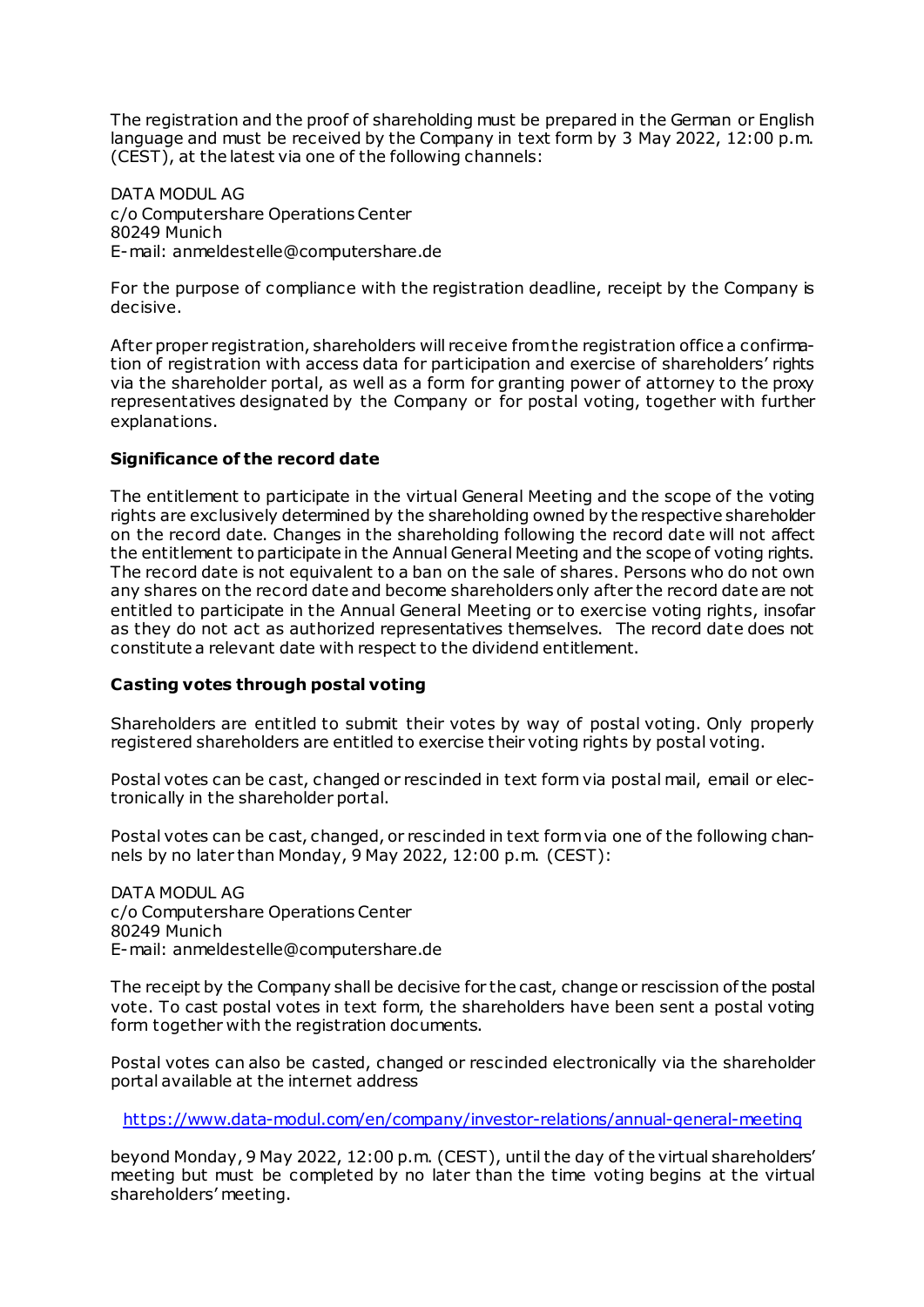Casting postal votes is possible only on such motions and nominations in respect of which proposals have been made by the Management Board and/or the Supervisory Board in accordance with Section 124 para. 3 AktG or by shareholders in accordance with Section 122 para. 2 AktG and that are included in this present invitation or announced subsequently or that have been made available in accordance with Section 126 and Section 127 AktG.

#### **Casting votes through the proxy representatives designated by the Company**

Shareholders are entitled to have their voting rights exercised by proxy representatives designated by the Company. Only properly registered shareholders are entitled to exercise their voting rights by issuing power of attorney to proxy representatives designated by the Company.

Power of attorney and voting instructions to the proxy representatives designated by the Company can be issued, changed, or revoked in text form via postal mail, email or electronically in the shareholder portal.

Power of attorney and voting instructions to the proxy representatives designated by the Company can be issued, changed, or revoked in text form via one of the following channels by no later than Monday, 9 May 2022, 12:00 p.m. (CEST):

DATA MODUL AG c/o Computershare Operations Center 80249 Munich E-mail: anmeldestelle@computershare.de

The receipt by the Company shall be decisive for the issuance, change or revocation of the power of attorney and voting instructions. To issue power of attorney and voting instructions to proxy representatives designated by the Company in text form, the shareholders have been sent a form together with the registration documents.

Power of attorney and voting instructions to the proxy representatives designated by the Company can also be issued, changed, or revoked electronically via the shareholder portal via the shareholder portal available at the internet address

<https://www.data-modul.com/en/company/investor-relations/annual-general-meeting>

beyond Monday, 9 May 2022, 12:00 p.m. (CEST), until the day of the virtual shareholders' meeting but must be completed by no later than the time voting begins at the virtual shareholders' meeting.

Proxy representatives designated by the Company may only vote on items of the agenda for which they have been issued explicit instructions regarding the exercise of the voting right. The proxy representatives designated by the Company are obliged to vote in accordance with these instructions. If no instructions are issued to the proxy representatives designated by the Company, they will not exercise the voting right. If an instruction is given that is not clear or contradictory, the proxy representatives will abstain from voting.

The proxy representatives designated by the Company will not accept instructions to speak, to ask questions, to submit motions and to declare objections.

Voting by the proxy representatives designated by the Company and the issuance of powers of attorney and voting instructions are possible only on such motions and nominations in respect of which proposals have been made by the Management Board and/or the Supervisory Board in accordance with Section 124 para. 3 AktG or by shareholders in accordance with Section 122 para. 2 AktG and that are included in this present invitation or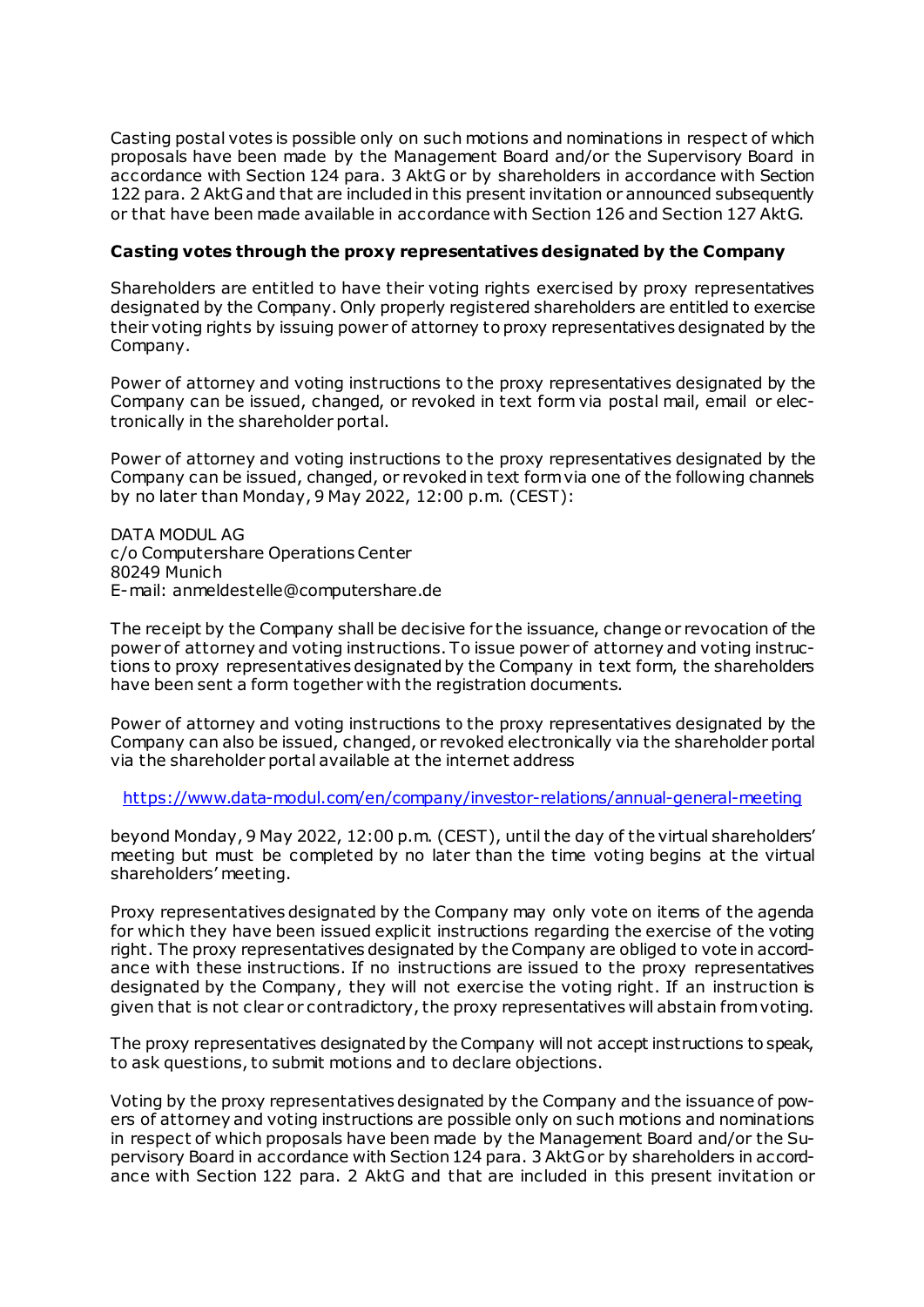announced subsequently or that have been made available in accordance with Section 126 and Section 127 AktG.

### **Further information on voting**

If declarations submitted by using various transmission methods deviate from one another, they will be considered in the following order, regardless of the date of receipt: 1. via shareholder portal, 2. via e-mail, and 3. in paper form.

### **Casting votes through an authorized representative**

Properly registered shareholders are entitled to exercise their voting rights and any other rights by authorized representatives of their choice, in particular an intermediary, a shareholders' association, a proxy voting advisory firm or any other third party. If a shareholder authorizes more than one person, the Company may reject one or more of them pursuant to Section 134 para. 3 s. 2 AktG.

Authorized representatives also cannot physically be present at the virtual shareholders' meeting. They may only exercise the voting rights for shareholders they represent by postal voting or by granting (sub)powers of attorney to proxy representatives designated by the Company.

If neither an intermediary, a shareholders' association, a proxy voting advisory firm nor a person who tenders the service commercially to shareholders of exercising their voting right at the General Meeting are authorized, the authorized representation must be granted either in text form or electronically in the shareholder portal, in each case vis-à-vis the Company, or in text form vis-à-vis the authorized representative (in this case, proof of authorized representation must be provided to the Company in text form). The same applies should a shareholder wish to change or revoke an authorized representation.

The authorized representation vis-à-vis the Company can be granted, changed, or revoked in text form via one of the following channels by no later than Monday, 9 May 2022, 12:00 p.m. (CEST). The same applies to providing proof to the Company of the proxy authorization granted to an authorized representative.

DATA MODUL AG c/o Computershare Operations Center 80249 Munich E-mail: anmeldestelle@computershare.de

The receipt by the Company shall be decisive for the granting, change, revocation or proof of the authorized representation.

Authorized representation can also be granted, changed, or revoked electronically via the shareholder portal available at the internet address

<https://www.data-modul.com/en/company/investor-relations/annual-general-meeting>

beyond Monday, 9 May 2022, 12:00 p.m. (CEST), until the day of the virtual shareholders' meeting but must be completed by no later than the time voting begins at the virtual shareholders' meeting.

To authorize an intermediary, a shareholders' association, a proxy voting advisory firm or a person who tenders the service commercially to shareholders of exercising their voting right at the General Meeting, revoke and provide proof of authorized representation, the legal provisions, in particular Section 135 AktG, apply. The relevant authorized representatives may, however, stipulate special requirements for their own authorized representa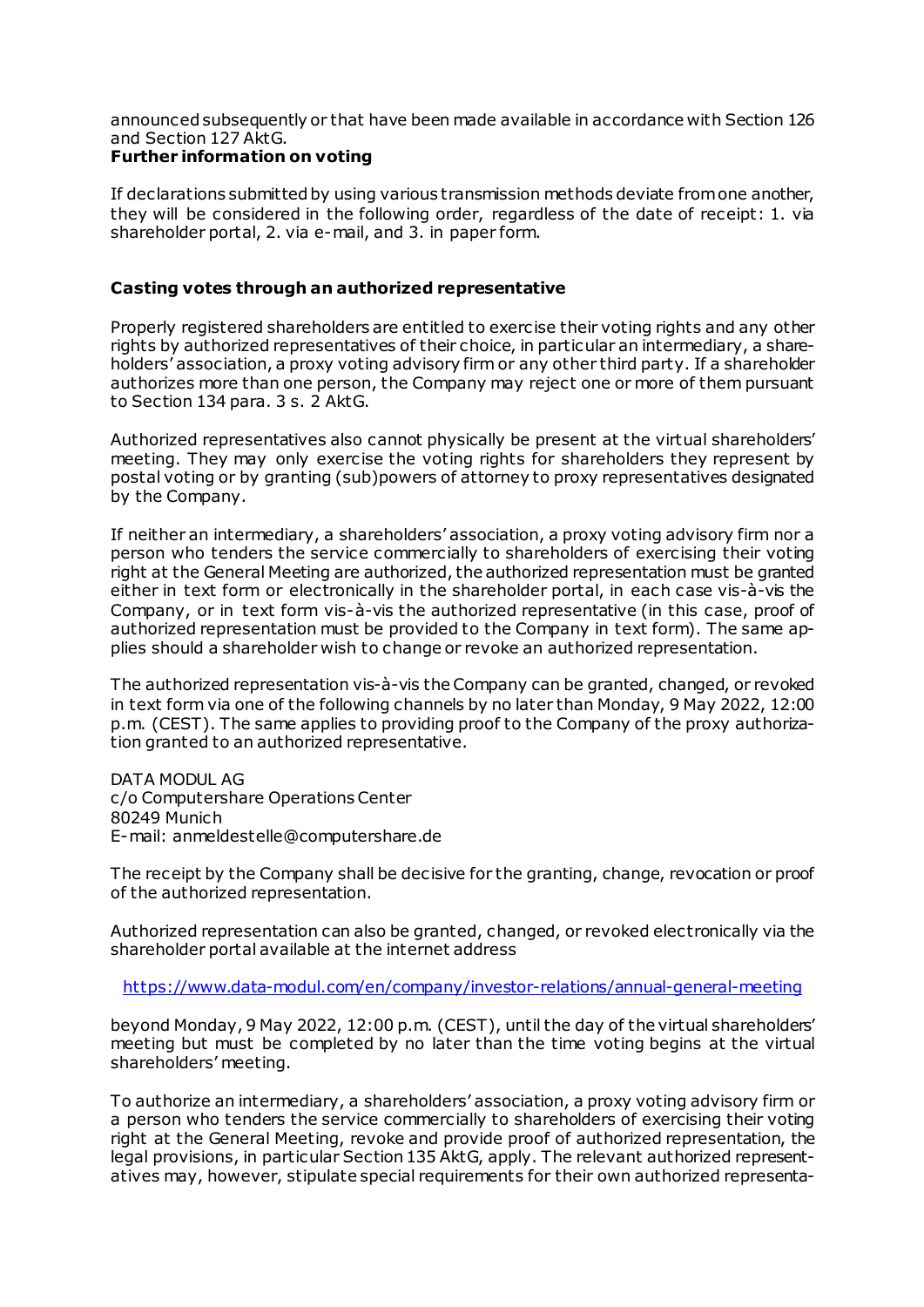tion; shareholders are therefore requested to consult with the relevant authorized representatives in good time regarding the applicable form and procedure for granting authorized representation.

## **V. Rights of the shareholders**

### **Supplements to the agenda**

Shareholders whose shareholdings in aggregate represent 5% of the nominal share capital or a proportionate amount of EUR 500,000.00 of the nominal share capital may request that items be included in the agenda and published. Each new item must be substantiated or accompanied by the wording of the proposed resolution. The request is to be addressed in writing to the Management Board of DATA MODUL AG and must be received by the Company at least 30 days prior to the Annual General Meeting. In this respect, the day of receipt and the day of the Annual General Meeting shall not be counted. Thus, the last permissible day of receipt is 9 April 2022, 12:00 p.m (CEST).

The following address is to be used for the transmission of requests for supplements to the agenda:

DATA MODUL AG Investor Relations Landsberger Str. 322 80687 Munich Germany

In accordance with section 122 para. 2 and para. 1 AktG, the shareholders concerned must verify that they have owned the above-mentioned minimum number of shares for at least 90 days prior to the receipt of the demand and that they will hold the shares until a decision is reached by the Management Board with respect to the application. For the purposes of calculating the time limit referred to above, section 121 para. 7 AktG will be applied accordingly.

### **Counter-motions and election proposals**

Each shareholder is entitled to make counter-motions regarding individual agenda items or election proposals. Counter-motions must be accompanied by a statement of grounds for the motion.

The Company will make available motions of shareholders, including the respective shareholder's name, a statement of grounds for the motion and any statements of the management, on the internet at [www.data-modul.com/annual-general-meeting](http://www.data-modul.com/annual-general-meeting), provided that the shareholder has sent a counter-motion to the Company against a proposal of the Management Board and the Supervisory Board with respect to a certain agenda item, including a statement of grounds for the counter-motion, no later than 14 days prior to the Annual General Meeting. In this respect, the day of receipt and the day of the Annual General Meeting shall not be counted. Thus, the last permissible day of receipt is 25 April 2022, 12:00 p.m. (CEST).

These requirements apply *mutatis mutandis* to election proposals. Election proposals do not need to be substantiated. In addition to the cases referred to in section 126 para. 2 AktG, the Management Board is also not required to make available election proposals of shareholders if they do not include the disclosures referred to in section 124 para. 3 sentence 4 AktG (name, exercised profession and place of residence) and section 125 para. 1 sentence 5 AktG (membership on other statutorily established supervisory boards).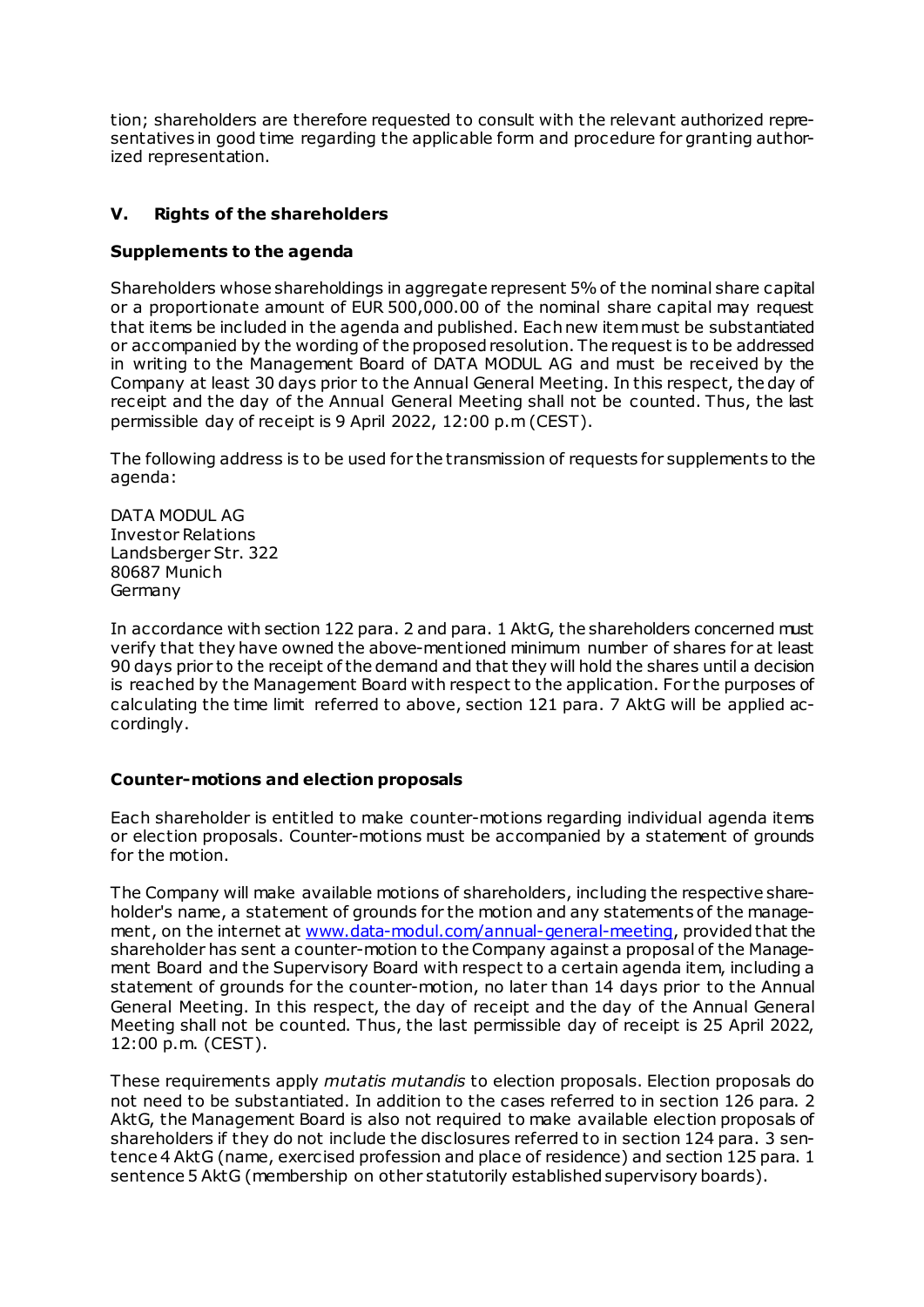The following address is to be used for the transmission of counter-motions and election proposals:

DATA MODUL AG Investor Relations Landsberger Str. 322 80687 Munich Germany E-Mail: hv@data-modul.com

The right of each shareholder to make counter-motions and election proposals during the Annual General Meeting regarding the various agenda items, even without prior communication to the Company, remains unaffected.

Counter-motions and election proposals to be made accessible pursuant to Sections 126, 127 AktG shall be deemed to have been made at the virtual shareholders' meeting if the shareholder making the request or election proposal has properly registered for the virtual shareholders' meeting.

#### **Shareholders' information rights**

In the Annual General Meeting, pursuant to section 131 para. 1 AktG, each shareholder may request from the Management Board information on the matters of the Company to the extent that such information is necessary to permit a proper evaluation of the relevant agenda item. This right to information also extends to the Company's legal and business relationships with an affiliated company. The Management Board may refuse to provide information under the conditions set forth in section 131 para. 3 AktG.

The afore-stated shareholders' information right does not exist during the virtual shareholders' meeting taking place on 10 May 2022. On the basis of the COVID-19 Act, shareholders must be granted the opportunity to ask questions by means of electronic communication.

With the approval of the Supervisory Board, the Management Board of the Company has decided that properly registered shareholders or their proxies have the opportunity to ask questions by electronic communication. Any questions should therefore be submitted on Sunday, 8 May 2022, 12:00 p.m. (CEST) via the shareholder portal available at the internet address

<https://www.data-modul.com/en/company/investor-relations/annual-general-meeting>

to be submitted. No questions may be submitted after this time and in particular during the virtual Annual General Meeting.

The Management Board will decide at its own due discretion how to answer questions. In particular, it may summarize questions.

When questions are answered during the shareholders' meeting, the name of the shareholder who submitted the question is only disclosed (to the extent that questions are answered individually and not summarized) if the shareholder expressly agreed to such disclosure when submitting the question.

#### **Right of objections**

Properly registered shareholders and their authorized representatives are entitled to declare objections to resolutions of the shareholders' meeting for the record from the start to the end of the shareholders' meeting via the shareholder portal available at the internet address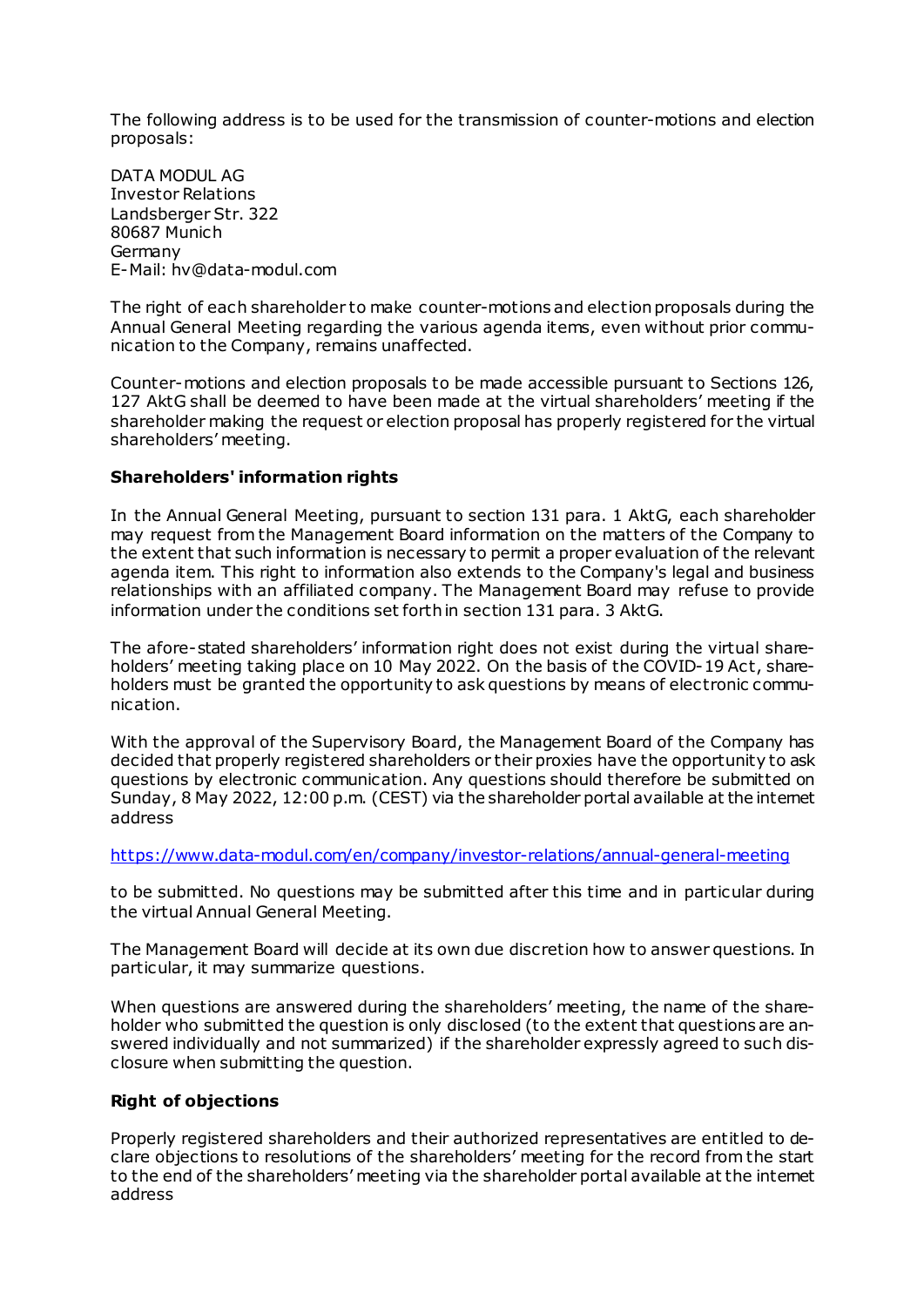#### <https://www.data-modul.com/en/company/investor-relations/annual-general-meeting>

The notary authorized the Company to accept objections via the shareholder portal and will receive the objections via the shareholder portal.

### **VI.Information contained on the website of the Company**

The present calling of the Annual General Meeting, the documents to be made available and motions of shareholders as well as further information is also available at the website of the Company unde[r www.data-modul.com/annual-general-meeting](http://www.data-modul.com/annual-general-meeting).

#### **VII. Data protection information**

The following data protection information is designed to inform the shareholders about the processing of their personal data in connection with the virtual Annual General Meeting and their rights regarding such processing.

#### **Responsible entity, purposes and legal basis of the processing**

The Company is the responsible entity for data processing.

The Company processes personal data of its shareholders and any shareholder representatives in order to process the registration and connection of the shareholders and shareholder representatives to the virtual shareholders' meeting and to enable the shareholders and shareholder representatives to exercise their rights in the context of the virtual shareholders' meeting. In addition, personal data will be used for related purposes and to satisfy other statutory requirements (*e.g.*, relating to documentary evidence or record retention).

The legal basis for the processing is Art. 6 para. 1 sentence 1 lit. c) EU General Data Protection Regulation.

### **Recipients of personal data**

Insofar as the Company uses service providers to carry out the virtual Annual General Meeting, these service providers process personal data only on behalf of the Company and are otherwise obligated to maintain confidentiality.

#### **Storage period**

Personal data will be stored as long as this is required by law or the Company has a legitimate interest in the storage of such data, such as in the case of judicial or extrajudicial proceedings in connection with the Annual General Meeting. The personal data will then be deleted.

#### **Rights**

Subject to the statutory requirements, shareholders have the right to receive information about the processing of their personal data, to require rectification or erasure of their personal data or the restriction of the processing and to receive your personal data in a structured, commonly used and machine-readable format (data portability).

Subject to the statutory requirements, shareholders have the right to object to the processing of their personal data.

Shareholders also have the right to lodge a complaint with a supervisory authority.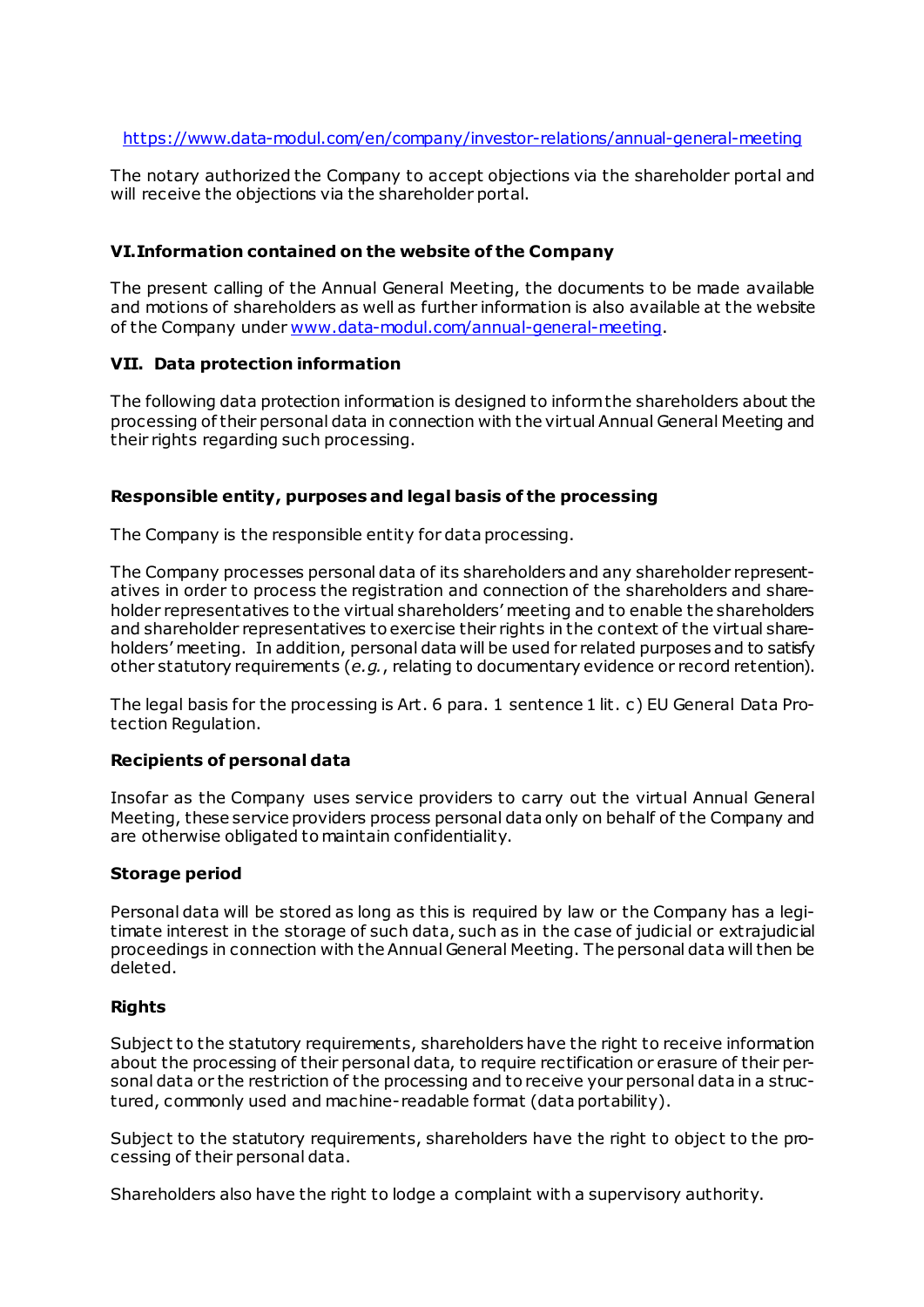### **Contact details**

Contact details of the Company are:

Data Modul AG Landsberger Str. 322 80687 Munich

Contact details of the Data Protection Officer are:

Data Modul AG Data Protection Officer Landsberger Str. 322 80687 Munich e-mail: Datenschutz@data-modul.com

Munich, March 2022

The Management Board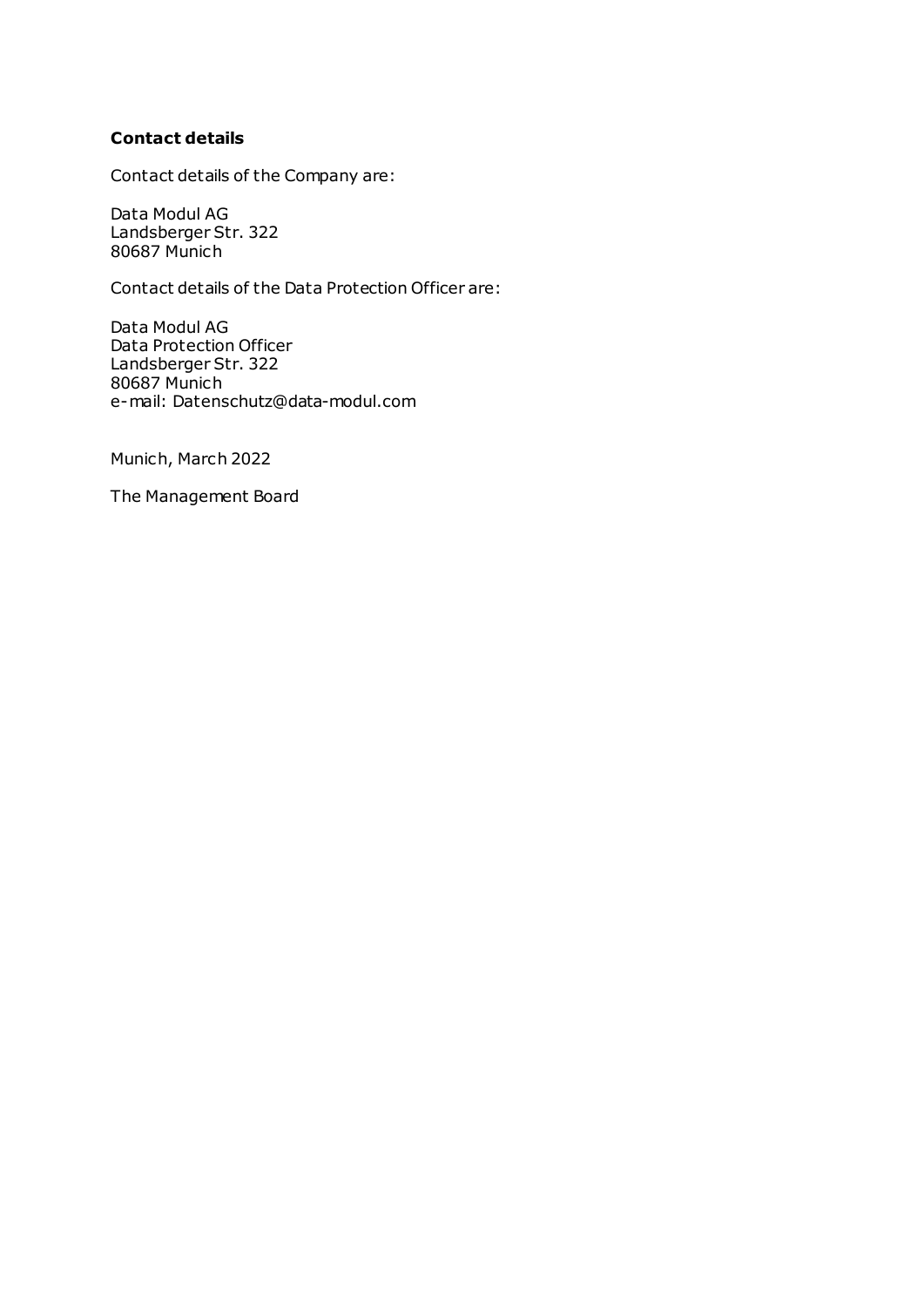### **Information regarding elections on the Supervisory Board**

### *Kristin D. Russell*

Chairwomen of DATA MODUL AG's Supervisory Board since 2016 (elected until 2022)

#### **Person**

| Residence:<br>Year of Birth:<br>Nationality: | Denver, Colorado, USA<br>1970<br>U.S.                                                                                |
|----------------------------------------------|----------------------------------------------------------------------------------------------------------------------|
| Career                                       |                                                                                                                      |
| Since 2021:                                  | Global President, Global Enterprise Computing Solutions, Arrow<br>Electronics, Inc.                                  |
| $2016 - 2020$ :                              | Global President, Arrow Intelligent Systems, Arrow Electronics, Inc.                                                 |
| 2014-2016:                                   | Managing Director, Deloitte Digital, Deloitte Consulting, LLP                                                        |
| 2011-2014:                                   | Secretary of Technology and Chief Information Officer, State of Col-<br>orado                                        |
| 2010-2011:                                   | Vice President, Global IT Service Operations, Oracle Corporation                                                     |
| 1997-2010:                                   | Various management positions at Sun Microsystems, Inc., in her last<br>position Vice President, Global IT Operations |
| 1995-1997:                                   | Senior Manager, Automated Settlement and Payment, Citigroup -<br>Diners Club International                           |
| 1992-1995:                                   | Regional Customer Service Manager, Southern Pacific Lines Transpor-<br>tation                                        |

### **Education**

CEO Summit Delegate, Yale University

CEDIR – Executive Business Management Program, University of Colorado Boulder Bachelor of Arts & Sciences, International Affairs, Emphasis in Spanish and Western Europe, University of Colorado Boulder

# **Memberships in other statutory supervisory boards in Germany and comparable boards in Germany and abroad**

None

### **Relevant know-how**

Due to her professional background, Ms. Russell has particular expertise in the field of accounting within the meaning of Section 100 para. 5 AktG.